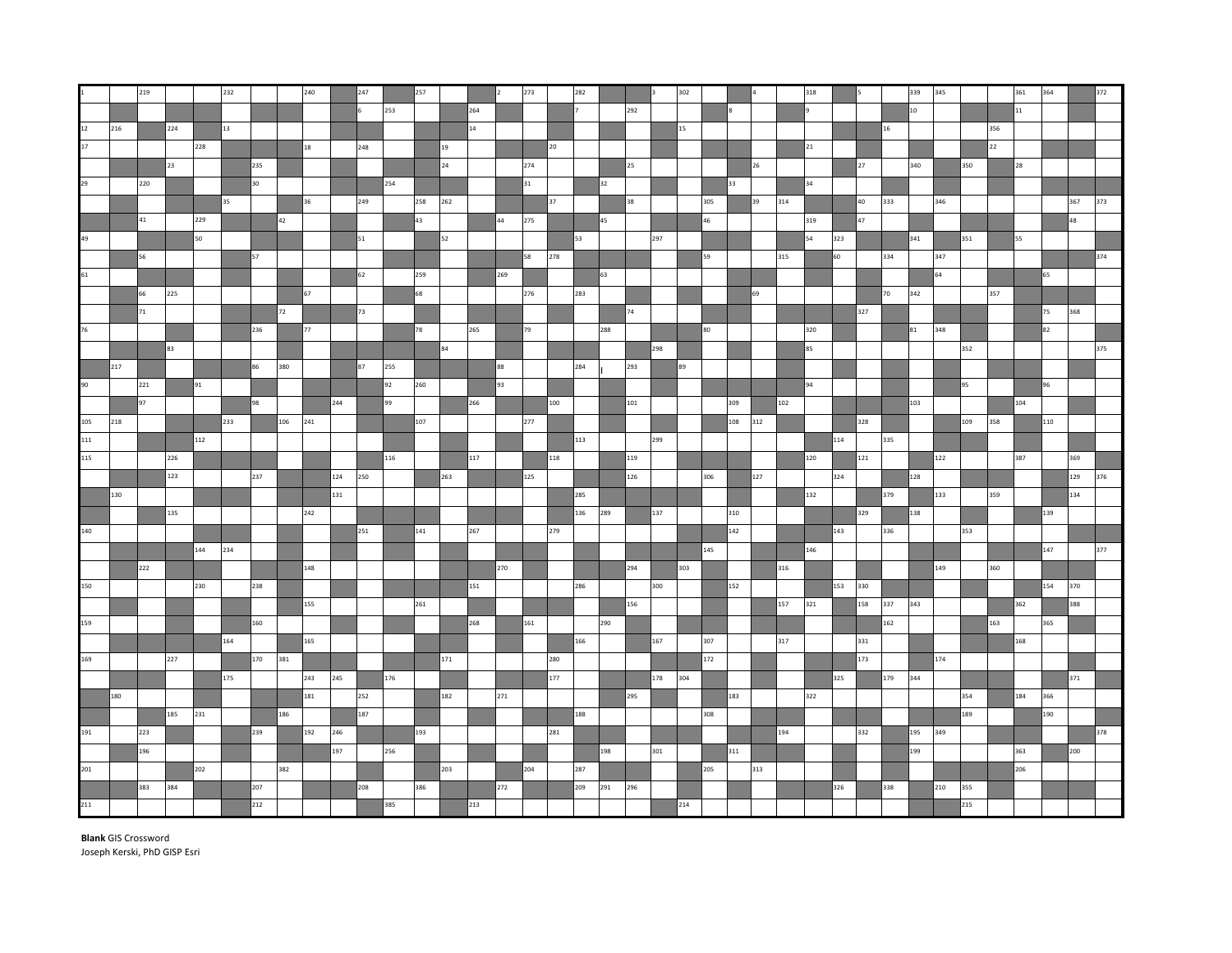## **A GIS Crossword Puzzle: Clues**

Joseph Kerski, PhD GISP, Esri

## **Across**

| $\mathbf{1}$ | Mapping addresses, places, or lat-long from a table                                                                                         |
|--------------|---------------------------------------------------------------------------------------------------------------------------------------------|
| 2            | API allows you to work with hosted<br>А<br>published data services.                                                                         |
| 3            | theory underlies much of Boolean logic in GIS.                                                                                              |
| 4            | Saved project file extension in the ArcView 3.x days.                                                                                       |
| 5            | Removing interior boundaries from polygons.                                                                                                 |
| 6            | A portal of a community that uses a free, open source<br>distributed version control system designed to<br>develop projects and share code. |
| 7            | A contour symbolized differently for ease of map<br>interpretation.                                                                         |
| 8            | Aero-Triangulation.                                                                                                                         |
| 9            | The final point in a line, or the last song on Abbey<br>Road.                                                                               |
| 10           | User Interface.                                                                                                                             |
| 11           | Spatial concept denoting something surrounded by<br>something else.                                                                         |
| 12           | Outcome mapping.                                                                                                                            |
| 13           | Acronym for bad data and its results.                                                                                                       |
| 14           | Computer memory storage for running your GIS jobs.                                                                                          |
| 15           | A component of ArcGIS Enterprise; or, generically, an<br>online location to obtain data.                                                    |
| 16           | A spatial term denoting features that overlay, or<br>'cross' each other.                                                                    |
| 17           | A reference from which spatial measurements are made.                                                                                       |
| 18           | GIS services can be served as these endpoints.                                                                                              |
| 19           | GIS began running on this hardware in the early<br>1990s.                                                                                   |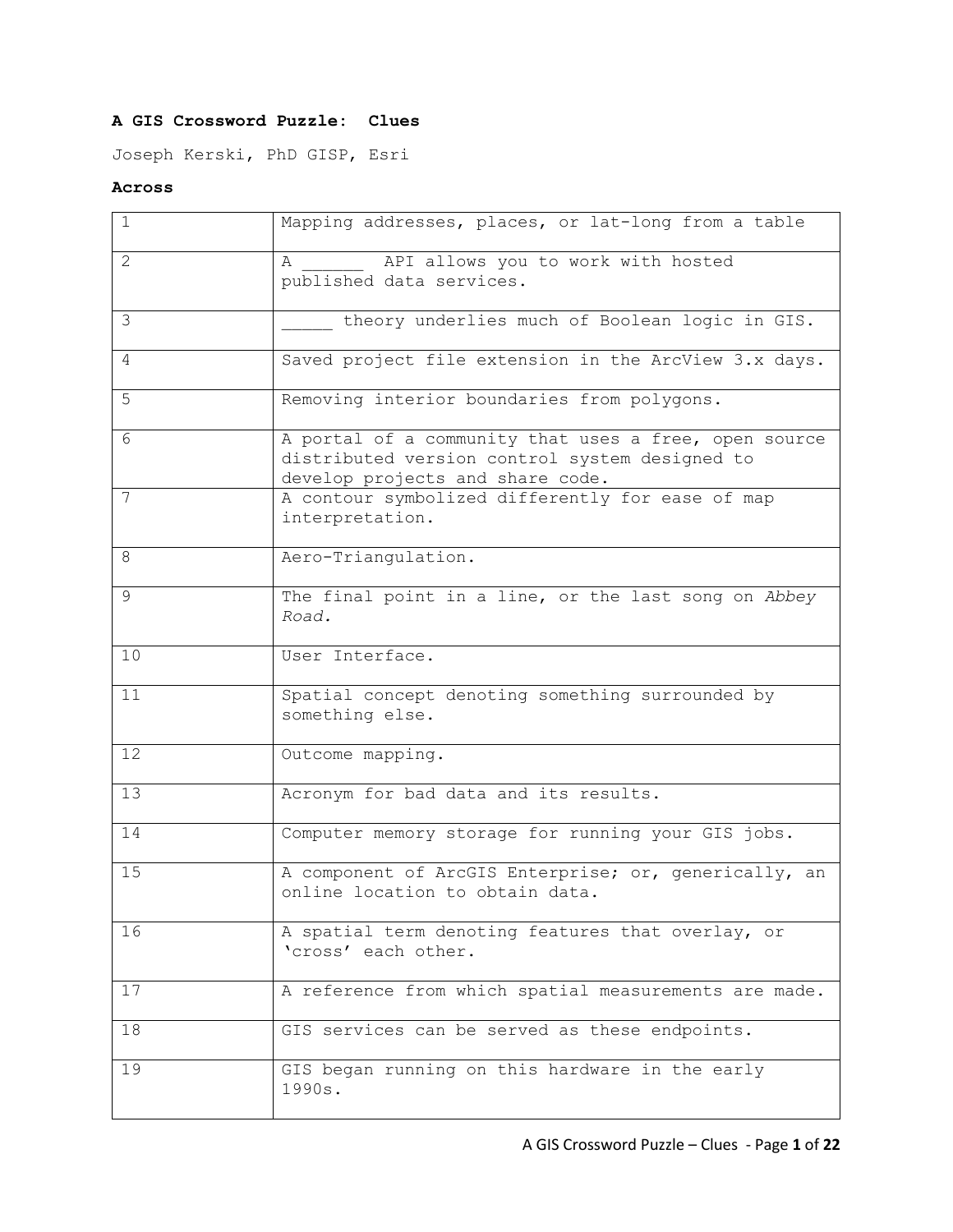| 20 | Short for "neural" ones of these, or your group of<br>GIS colleagues, or "safety".                                                                              |
|----|-----------------------------------------------------------------------------------------------------------------------------------------------------------------|
| 21 | Think BIG distances-the distance from the Earth to<br>the Sun.                                                                                                  |
| 22 | Information Infrastructure.                                                                                                                                     |
| 23 | Power _____ visualization software.                                                                                                                             |
| 24 | A type of data storage by cells, or pixels.                                                                                                                     |
| 25 | If Else.                                                                                                                                                        |
| 26 | Determining __ and fill is a task for 3D GIS tools,<br>or Rod Stewart, "the first __ is the deepest."                                                           |
| 27 | These are visible along the extreme edges of the data<br>type in 24 Across.                                                                                     |
| 28 | A spatial term; "and". Not just one of the<br>features.                                                                                                         |
| 29 | Software Development Kit.                                                                                                                                       |
| 30 | A type of image format, often a geo- .                                                                                                                          |
| 31 | Organizational Assessment.                                                                                                                                      |
| 32 | Memory, for short.                                                                                                                                              |
| 33 | Abbreviation for first state to start its own<br>AmericaView imagery program.                                                                                   |
| 34 | Time you expect your fleet or field crew to return.                                                                                                             |
| 35 | Facilities Management; early term for<br>infrastructure GIS.                                                                                                    |
| 36 | Symbolizing 2D polygons by an attribute into a 3D<br>scene.                                                                                                     |
| 37 | Abbreviation for real time data acquisition.                                                                                                                    |
| 38 | Spatial term for something lying in something else,<br>like what birds build.                                                                                   |
| 39 | Map Edge, or Monoscopic Extraction.                                                                                                                             |
| 40 | Type of thematic map in which areas are symbolized in<br>proportion to a variable that represents a summary of<br>a geographic characteristic within each area. |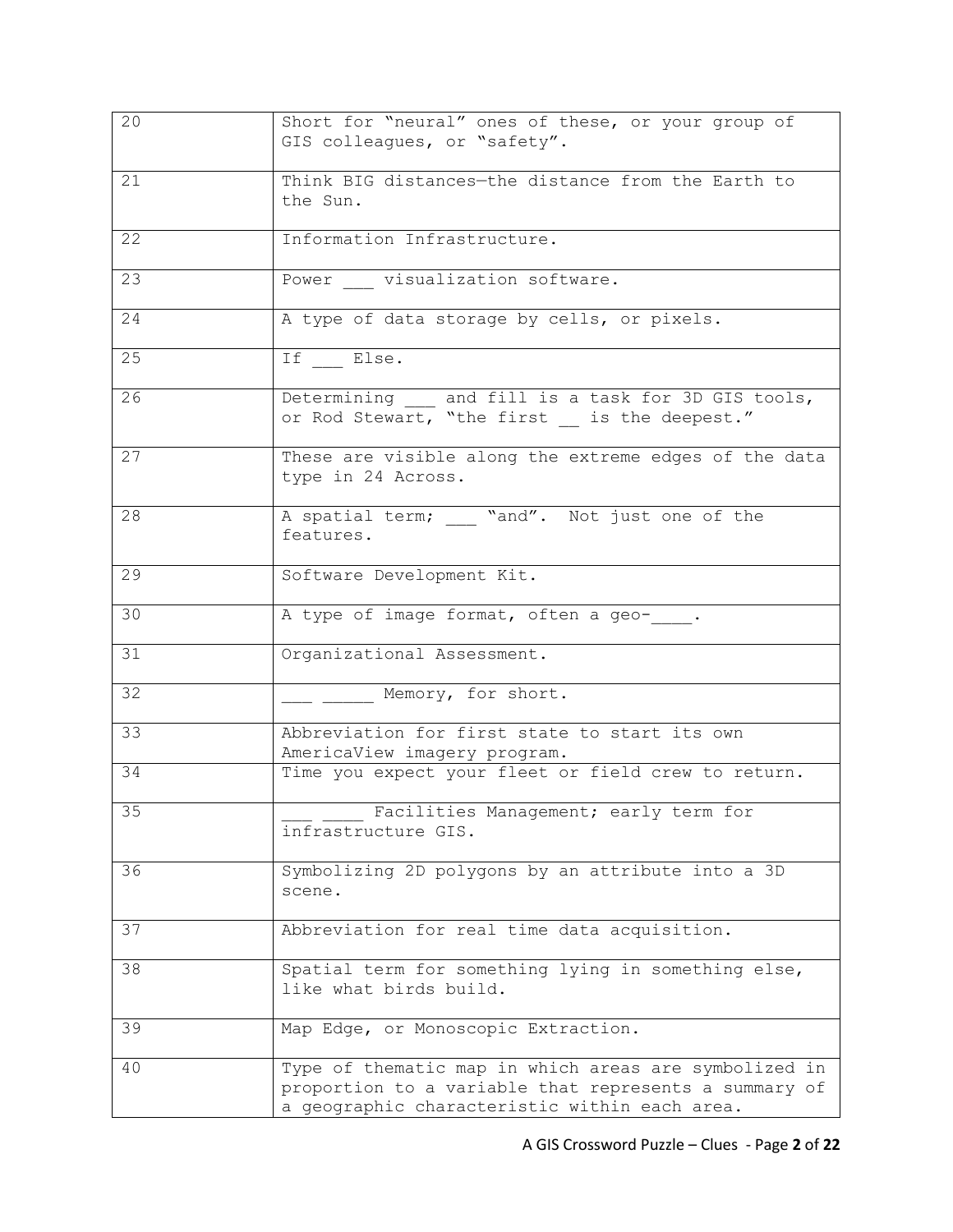| 41 | Standard file format for storing Lidar data.                                                                                |
|----|-----------------------------------------------------------------------------------------------------------------------------|
| 42 | Data Record.                                                                                                                |
| 43 | Automated Attribute.                                                                                                        |
| 44 | Data Acquisition.                                                                                                           |
| 45 | A term for checking your data.                                                                                              |
| 46 | The temporal or spatial tendency; or inclination that<br>your data variables are heading.                                   |
| 47 | Knowledge Area.                                                                                                             |
| 48 | Organizational Unit.                                                                                                        |
| 49 | North-South, .                                                                                                              |
| 50 | Map the counties in this state and you will have 254<br>polygons!                                                           |
| 51 | Abbreviation of former journal that morphed into the<br>journal xyHT.                                                       |
| 52 | Allows creating features that connect to each other.                                                                        |
| 53 | Visualizing data in a 3D _____ is a powerful,<br>beautiful thing.                                                           |
| 54 | Air base abbreviation on some maps.                                                                                         |
| 55 | Marks used for many years to register maps for<br>digitizing.                                                               |
| 56 | This organization sets standards, including for<br>mapping.                                                                 |
| 57 | This diagram is for a vertical cross-section of a<br>collection of surfaces.                                                |
| 58 | Information Technology; often the department that<br>administers a GIS license.                                             |
| 59 | Carto (conference); or CAD.                                                                                                 |
| 60 | Spatial or attribute; the degree or closeness to<br>which the information on a map matches the values in<br>the real world. |
| 61 | Less (than) or equal, in an expression.                                                                                     |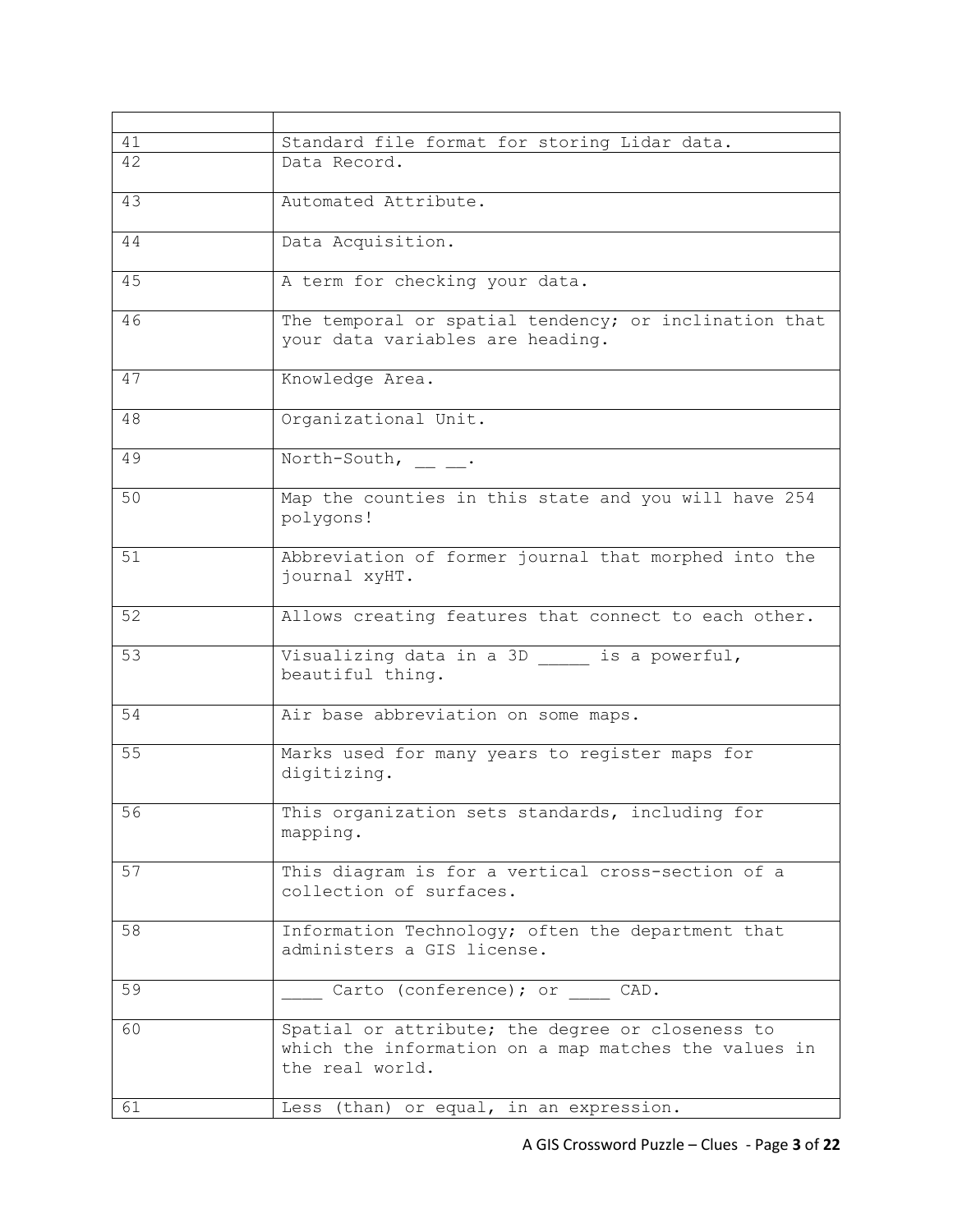| 62 | $A^{\overline{w}}$<br>out" in some street databases indicating a<br>segment that ends without intersecting another<br>street.                                                                 |
|----|-----------------------------------------------------------------------------------------------------------------------------------------------------------------------------------------------|
| 63 | A powerful and popular remote sensing technology that<br>uses lasers.                                                                                                                         |
| 64 | Facilities Management; early term for<br>infrastructure GIS.                                                                                                                                  |
| 65 | GPS, a company that, among other things, allows<br>a user to quickly record the geodata of multiple<br>targets together with their photographs, from a<br>distance.                           |
| 66 | The symbology, as termed in ArcGIS Online; how the<br>map appears.                                                                                                                            |
| 67 | Health professional that would use GIS for ambulance<br>routing.                                                                                                                              |
| 68 | Areas showing statistically significant difference.                                                                                                                                           |
| 69 | Geo company, makers of GIS admin tools, UAV<br>tools, organization, and other tools.                                                                                                          |
| 70 | Geographic Information System, database of<br>official geographic names in the USA.                                                                                                           |
| 71 | 37 watersheds that provide long-term measurements of<br>streamflow and water quality in areas that are<br>minimally affected by human activities and thus<br>provide a "standard of measure". |
| 72 | The first letter in a GIS.                                                                                                                                                                    |
| 73 | A reference point, or request for proposal.                                                                                                                                                   |
| 74 | The Association for Surveying and Mapping, but<br>without the mapping.                                                                                                                        |
| 75 | The first seamless USA national elevation dataset.                                                                                                                                            |
| 76 | One of the key tools for a GIS professional,<br>containing some or all elements of TODALSIGS.                                                                                                 |
| 77 | finding, a fairly common street type, or<br>back<br>historical satellite imagery.                                                                                                             |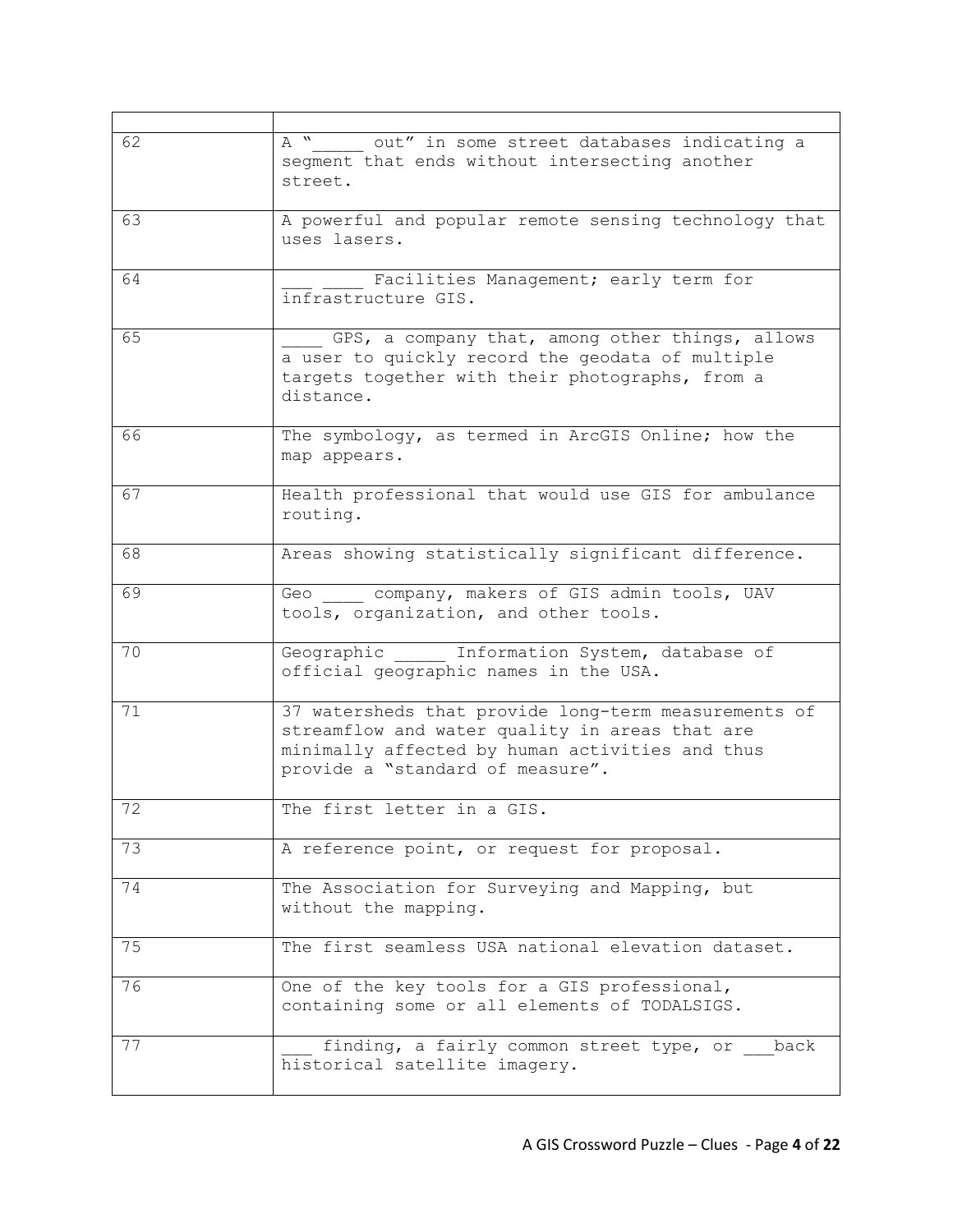| 78 | Originally a term to designate the line segment<br>between two nodes; then Info, View,<br>Map, or now, GIS.                                      |
|----|--------------------------------------------------------------------------------------------------------------------------------------------------|
| 79 | The attribute is the "I" part of GIS.                                                                                                            |
| 80 | A satellite sensor is sensitive to different spectral<br><b>Contract Contract Contract</b>                                                       |
| 81 | Time-Weighted.                                                                                                                                   |
| 82 | GIS analyzes things below, ___, and above the<br>Earth's surface.                                                                                |
| 83 | File extension for a ArcGIS Pro project.                                                                                                         |
| 84 | A loop or section of computer code in which an<br>instruction or group of instructions is executed<br>repeatedly.                                |
| 85 | The LocateXT tool geocodes loose, data.                                                                                                          |
| 86 | A type of GIS file commonly used to store elevation<br>data.                                                                                     |
| 87 | First letters, in English, of the first two cardinal<br>directions normally given in everyday speech.                                            |
| 88 | A valid set of values or range for an attribute.                                                                                                 |
| 89 | Software as a Service.                                                                                                                           |
| 90 | data that typically are characterized by<br>volume, variety, veracity, and velocity.                                                             |
| 91 | Outside diameter, or a matrix that finds and measures<br>the least-cost paths along the network from multiple<br>origins to multiple end-points. |
| 92 | A baseline 3D mapped ecosystem of the ocean that has<br>been classified through statistical clustering.                                          |
| 93 | Great place for mapping one of its 10,000 lakes.                                                                                                 |
| 94 | An abbreviation for crowdsourcing or citizen science,<br>coined by Michael Goodchild.                                                            |
| 95 | Business Intelligence.                                                                                                                           |
| 96 | An ArcPad file format.                                                                                                                           |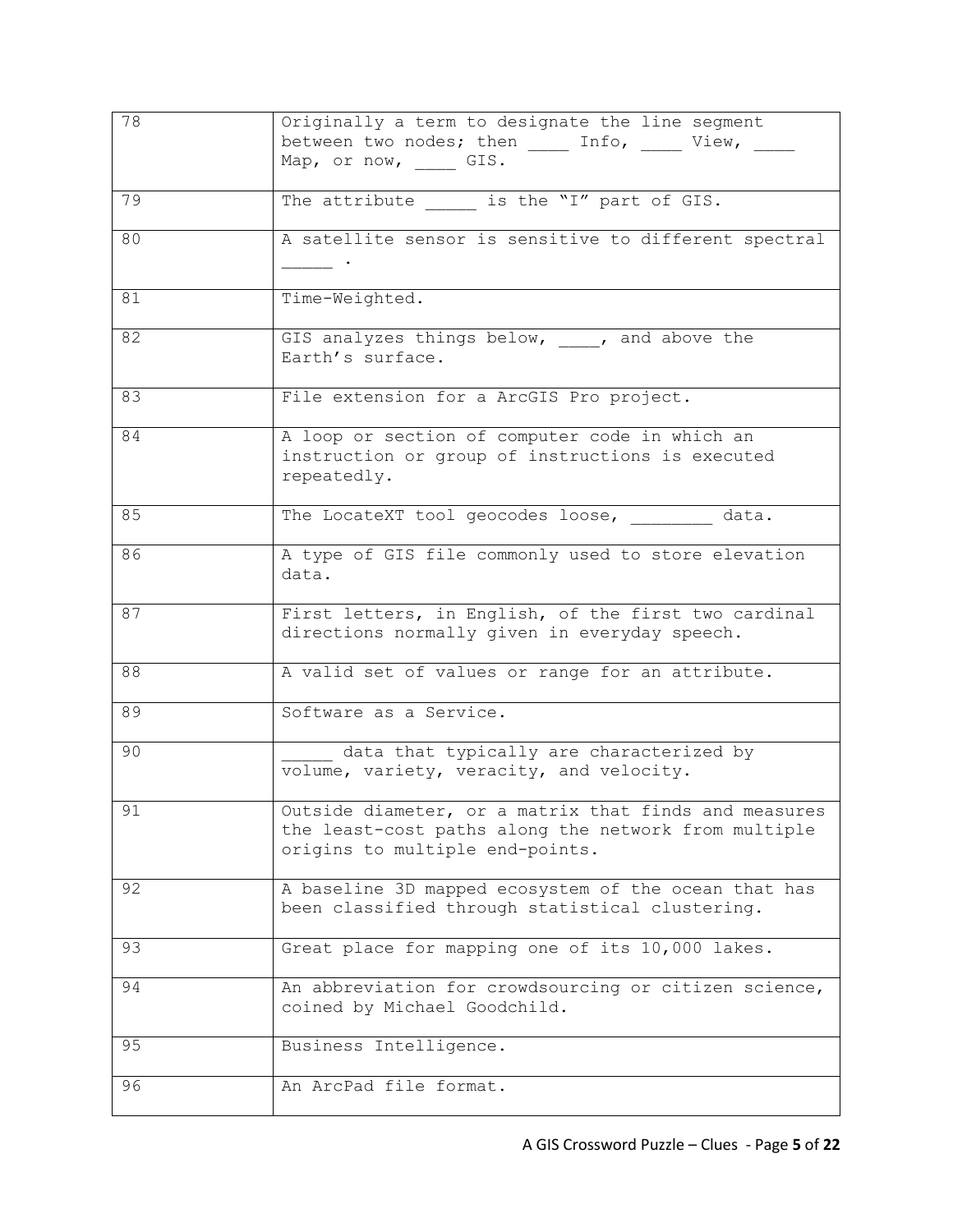| 97              | Data Base Format file extension.                                                                                                            |
|-----------------|---------------------------------------------------------------------------------------------------------------------------------------------|
| $\overline{98}$ | ____ _____. A set of software tools and<br>Software<br>programs used by developers to create applications<br>for specific platforms.        |
| 99              | Addresses on a block can run from the from node to<br>the node.                                                                             |
| 100             | Urban Planning; or, Yoo-Pers Homeland.                                                                                                      |
| 101             | Color that is RGB $0,0,0$ .                                                                                                                 |
| 102             | You could map some very nice woodlands and coastlines<br>in this US state, the only one with 1 syllable.                                    |
| 103             | A case; or, the best way to learn GIS is to<br>it!                                                                                          |
| 104             | Abbreviation for a set of data-driven algorithms and<br>techniques that automate the prediction,<br>classification, and clustering of data. |
| 105             | You might hold and use this device to activate a<br>piece of field equipment or unlock a car.                                               |
| 106             | Between east and northeast.                                                                                                                 |
| 107             | A more common name for UAS or UAV.                                                                                                          |
| 108             | Information Systems, or International Standard.                                                                                             |
| 109             | Special Libraries, or the Stream Length Gradient<br>Index.                                                                                  |
| 110             | Institute of Navigation.                                                                                                                    |
| 111             | People often map hurricanes, pythons, or perimeters<br>of wetlands here.                                                                    |
| 112             | A fundamental function of a GIS, harkening back to<br>Ian McHarg's Design with Nature.                                                      |
| 113             | An Esri field mapping tool that allows for multiple<br>field staffpersons and off-line data gathering.                                      |
| 114             | Space and are two phenomena of fundamental<br>concern to GIS analysts.                                                                      |
| 115             | The limit of a GIS polygon, or the farthest limit<br>that a map shows.                                                                      |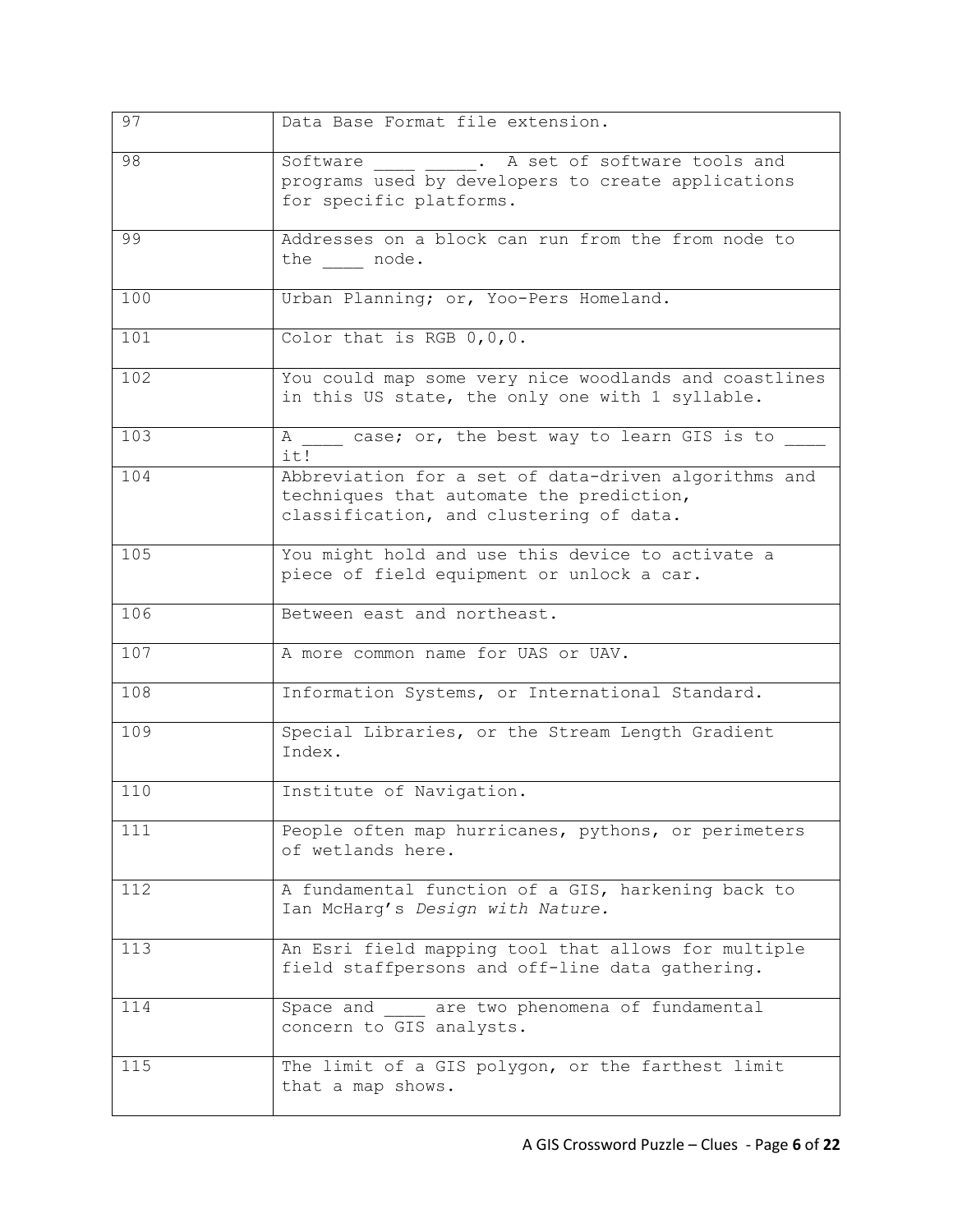| 116              | On a diagram showing the nesting of Artificial<br>Intelligence and Deep Learning, this one is in the<br>middle, between AI and DL.                                 |
|------------------|--------------------------------------------------------------------------------------------------------------------------------------------------------------------|
| 117              | A suitable question for a GIS would be, "Which way<br>could I route vehicles  China Grove?"                                                                        |
| 118              | The most common two-letter road name abbreviation in<br>the USA.                                                                                                   |
| 119              | Earth Observations, or biogeographer Wilson's first<br>name abbreviation.                                                                                          |
| 120              | The attribute table can be thought of as the part<br>of GIS (1 letter)                                                                                             |
| 121              | Abbreviation for one of the few cities where you<br>could map below-sea-level contour lines.                                                                       |
| 122              | Street lines.                                                                                                                                                      |
| 123              | You can adjust the speed for your drone; or, a<br>1989 song by the B-52s.                                                                                          |
| 124              | A coordinate system for nearly the whole world<br>containing wedge-shaped zones, and in meters.                                                                    |
| $\overline{125}$ | Greater Than, in an expression.                                                                                                                                    |
| 126              | DEMs in which terrain data has been further enhanced<br>with breaklines for greater accuracy; but also, a<br>term used interchangeably with DEMs.                  |
| 127              | You can adjust the Dynamic<br>Adjustment on a<br>raster layer for optimal display.                                                                                 |
| 128              | Abbreviation for<br>photoquad; before<br>widespread UAV and satellite imagery; these were the<br>main sources of imagery for the GIS community.<br>Urbanized Area. |
| 129              | Urbanized Area.                                                                                                                                                    |
| 130              | A global association of cartographers.                                                                                                                             |
| 131              | Map projection created by a long-time professor at<br>the University of Wisconsin as a compromise between<br>an equal-area and a conformal projection.             |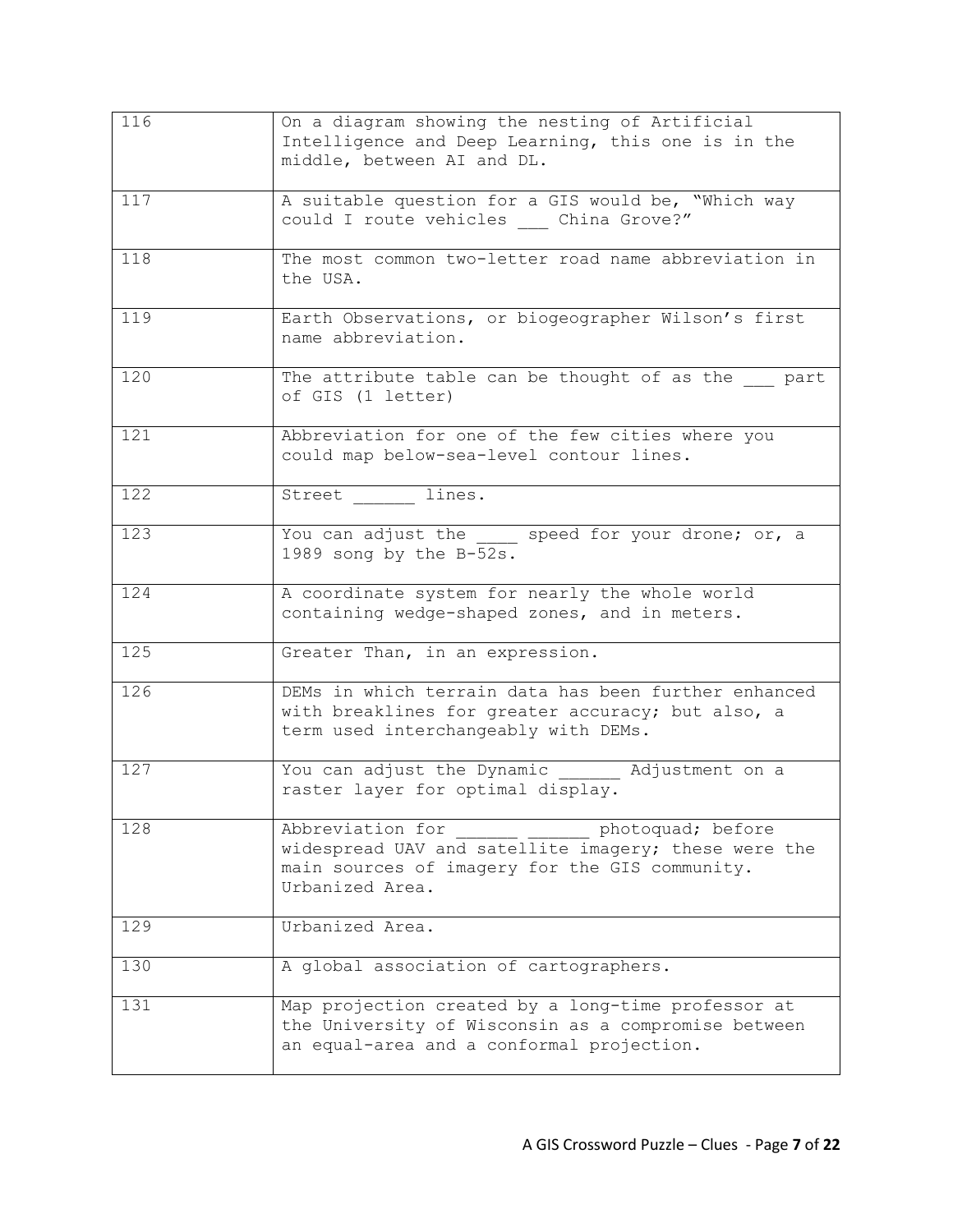| 132 | In the Arcade scripting language, UTC Converts<br>the given date value from the client's local time to<br>UTC time.                             |
|-----|-------------------------------------------------------------------------------------------------------------------------------------------------|
| 133 | It is important to specify the _____ that you are<br>collecting data in-meters, feet, cfs, m^3/s, etc.                                          |
| 134 | Land Ecosystem.                                                                                                                                 |
| 135 | A subset of features in a feature class, or objects<br>in a table, that share the same attributes; used as a<br>method to categorize your data. |
| 136 | Great place to map caribou, glaciers, and the tallest<br>mountain in North America.                                                             |
| 137 | A tool that narrows down the number of features to be<br>examined, based on an attribute.                                                       |
| 138 | Great place to map karst in the south, glaciation in<br>the north, Hoosiers, and the Wabash River.                                              |
| 139 | Three letter abbreviation denoting the architecture,<br>engineering, and construction sector.                                                   |
| 140 | Panes may be docked on opposite s of the ArcGIS<br>Pro window or one may be stacked on top of the other.                                        |
| 141 | tool helps determine where water<br>The Trace<br>where flow to from a specific point.                                                           |
| 142 | Field of geotechnology focused on using imagery to<br>make decisions.                                                                           |
| 143 | Cutting a line or polygon segment according to a<br>specified geometry or attribute.                                                            |
| 144 | Geographic Coordinate System.                                                                                                                   |
| 145 | Not Applicable; North America.                                                                                                                  |
| 146 | Before enterprise GIS became widespread, GIS in an<br>organization was often housed in a single .                                               |
| 147 | The first record in a GIS database often is this row;<br>or, according to Three Dog Night, the loneliest<br>number.                             |
| 148 | A collection of features with the same type of<br>geometry: point, line, polygon, or annotation.                                                |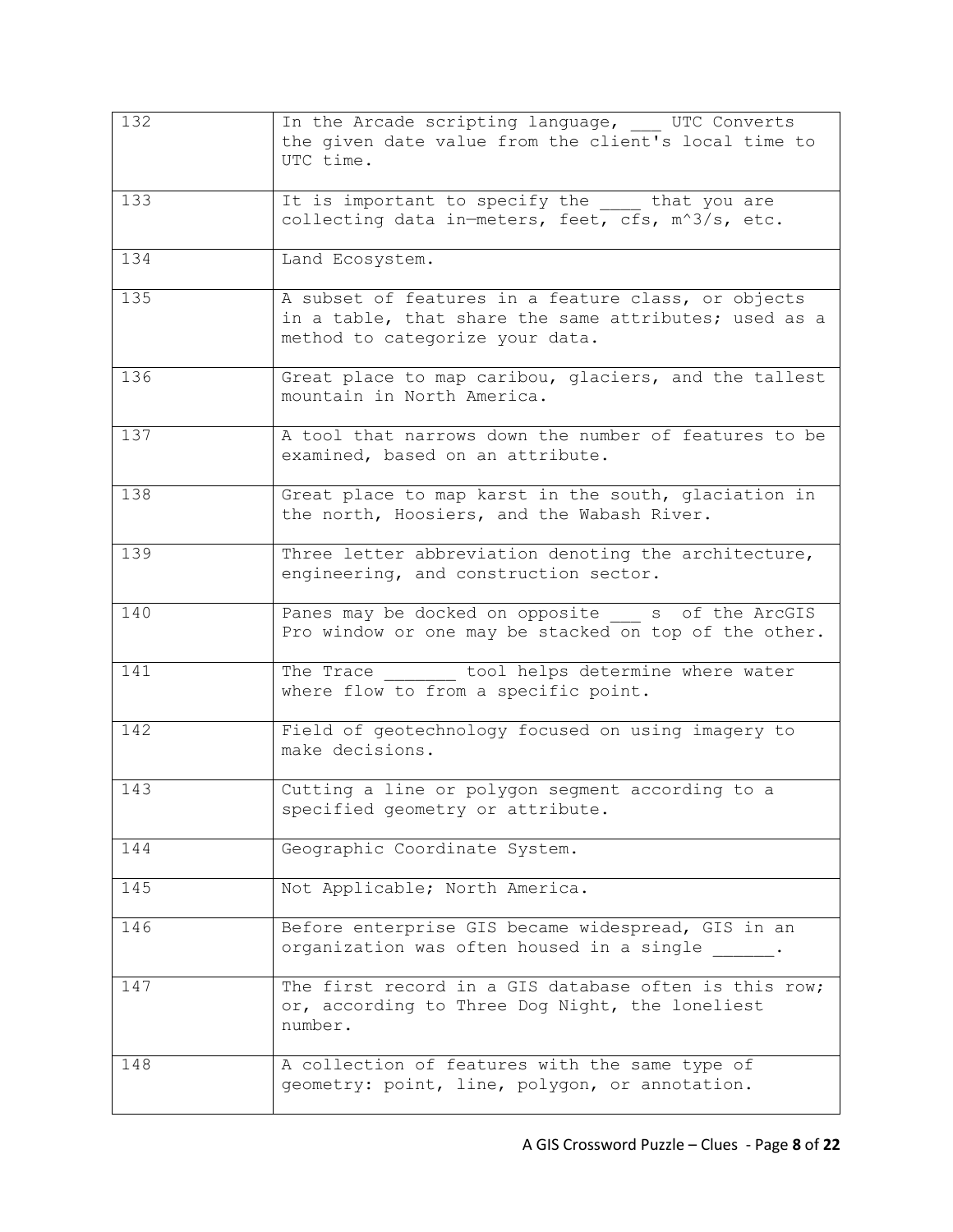| 149 | A tool that creates a raster identifying all areas of<br>internal drainage.                                                   |
|-----|-------------------------------------------------------------------------------------------------------------------------------|
| 150 | A system of algebraic notation used to represent<br>logical propositions; highly useful in GIS work.                          |
| 151 | Verb denoting customizing a map, a tool, a GIS<br>database, a data portal, or even a web page.                                |
| 152 | A set of 17 global goals with 169 targets from the<br>UN.                                                                     |
| 153 | Digital Assistant; Data Access.                                                                                               |
| 154 | An image format - Band Interleaved by Line, that was<br>once very popular.                                                    |
| 155 | The creator of a map; the "A" in DOGSTAILS or<br>TODALSIGS in cartography.                                                    |
| 156 | Short term for the top value in a string of numbers.                                                                          |
| 157 | Environmental Assessment.                                                                                                     |
| 158 | In a GIS, to make an exact copy of.                                                                                           |
| 159 | Local Area Network.                                                                                                           |
| 160 | Automated Target Recognition.                                                                                                 |
| 161 | diagram; or direction water moves in a river or<br>other network.                                                             |
| 162 | Boolean expression; about as common as "OR".                                                                                  |
| 163 | Function to add numbers together in a tabular field<br>to arrive at a total.                                                  |
| 164 | Code that when scanned, produces an action, such as<br>opening a URL.                                                         |
| 165 | format has over the past few years<br>Vector<br>opened up exciting new possibilities for serving base<br>maps and other data. |
| 166 | Less (than or) equal.                                                                                                         |
| 167 | is a syntactic entity in a programming<br>An<br>language that may be evaluated to determine its<br>value.                     |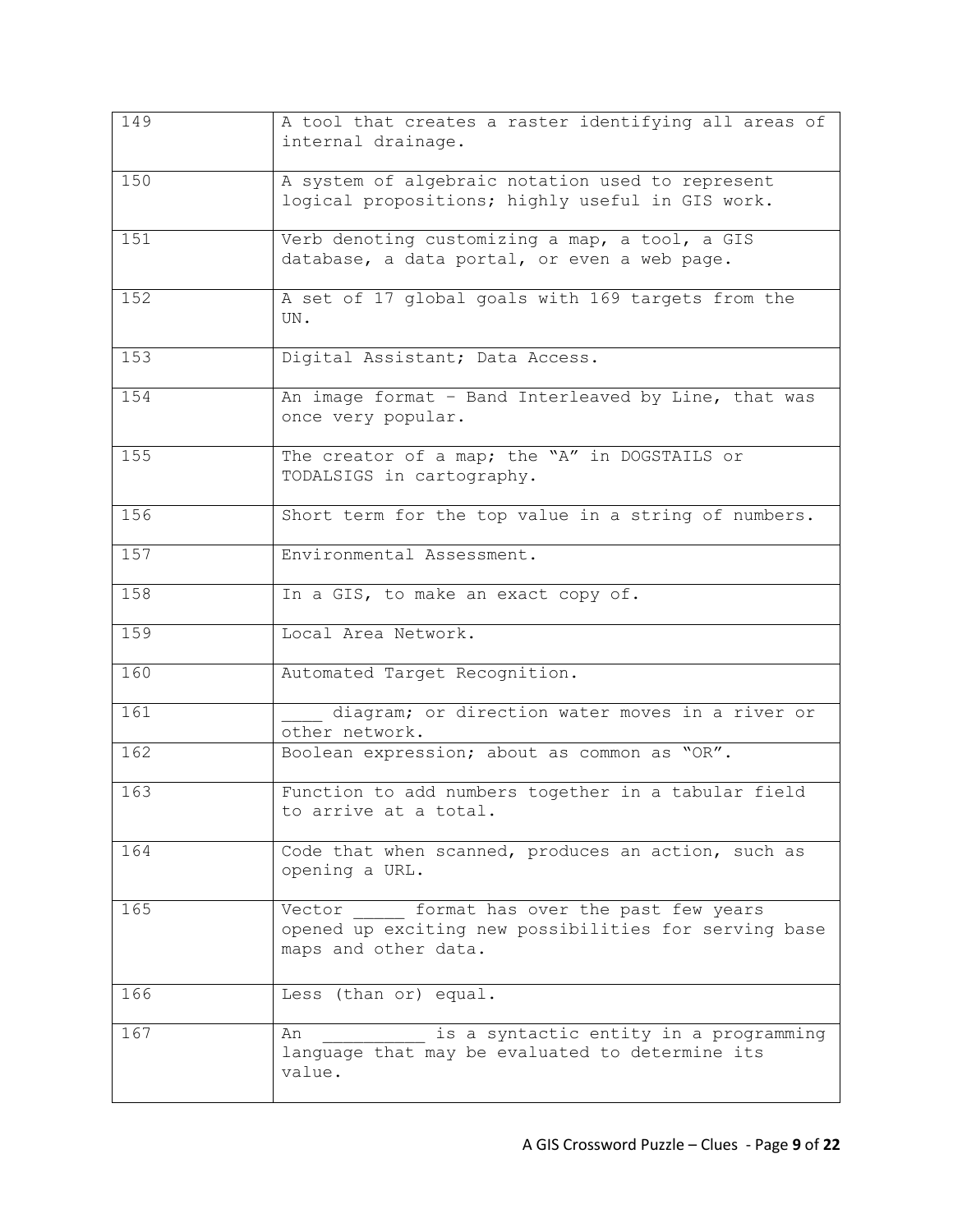| 168 | Web-based tools such as ArcGIS Online and Business<br>Analyst Web may be thought of as tools.                                                                  |
|-----|----------------------------------------------------------------------------------------------------------------------------------------------------------------|
| 169 | One way to spell a widget in a dashboard that<br>indicates the total number of records, or, an<br>instrument that measures height and velocity of a<br>river.  |
| 170 | An early pioneering journal in GIS and remote<br>sensing, the first two letters in Earth Observation<br>Magazine.                                              |
| 171 | One of the four characteristics of big data; or, the<br>speed of a river's flow.                                                                               |
| 172 | Architectural Engineering.                                                                                                                                     |
| 173 | You could map all of the stalks in the Mitchell Corn<br>Palace in this state.                                                                                  |
| 174 | The oblate spheroid that we are living on that GIS is<br>a key tool in managing and sustaining.                                                                |
| 175 | quarters are where multiple people live<br>according to US Census data; or, an entity in ArcGIS<br>Online to which members can belong to and contribute<br>to. |
| 176 | Water Front; or Way Finding.                                                                                                                                   |
| 177 | You could map the Niagara Escarpment here; where<br>Roger Tomlinson worked.                                                                                    |
| 178 | T S, or Spatial Data Transfer Standard; an<br>early standardized format for vector data.                                                                       |
| 179 | Special Interest Group; such as transportation<br>engineers, or Bikers Who Map.                                                                                |
| 180 | Graphics Interchange Format; a type of image format.                                                                                                           |
| 181 | Zip codes in California and other far western US<br>states begin with this number.                                                                             |
| 182 | projection tool sets the correct coordinate<br>The<br>system for your existing data.                                                                           |
| 183 | allows you to create and execute<br>The raster<br>map algebra expressions on raster data.                                                                      |
| 184 | Perspective<br>is one way to view imagery.                                                                                                                     |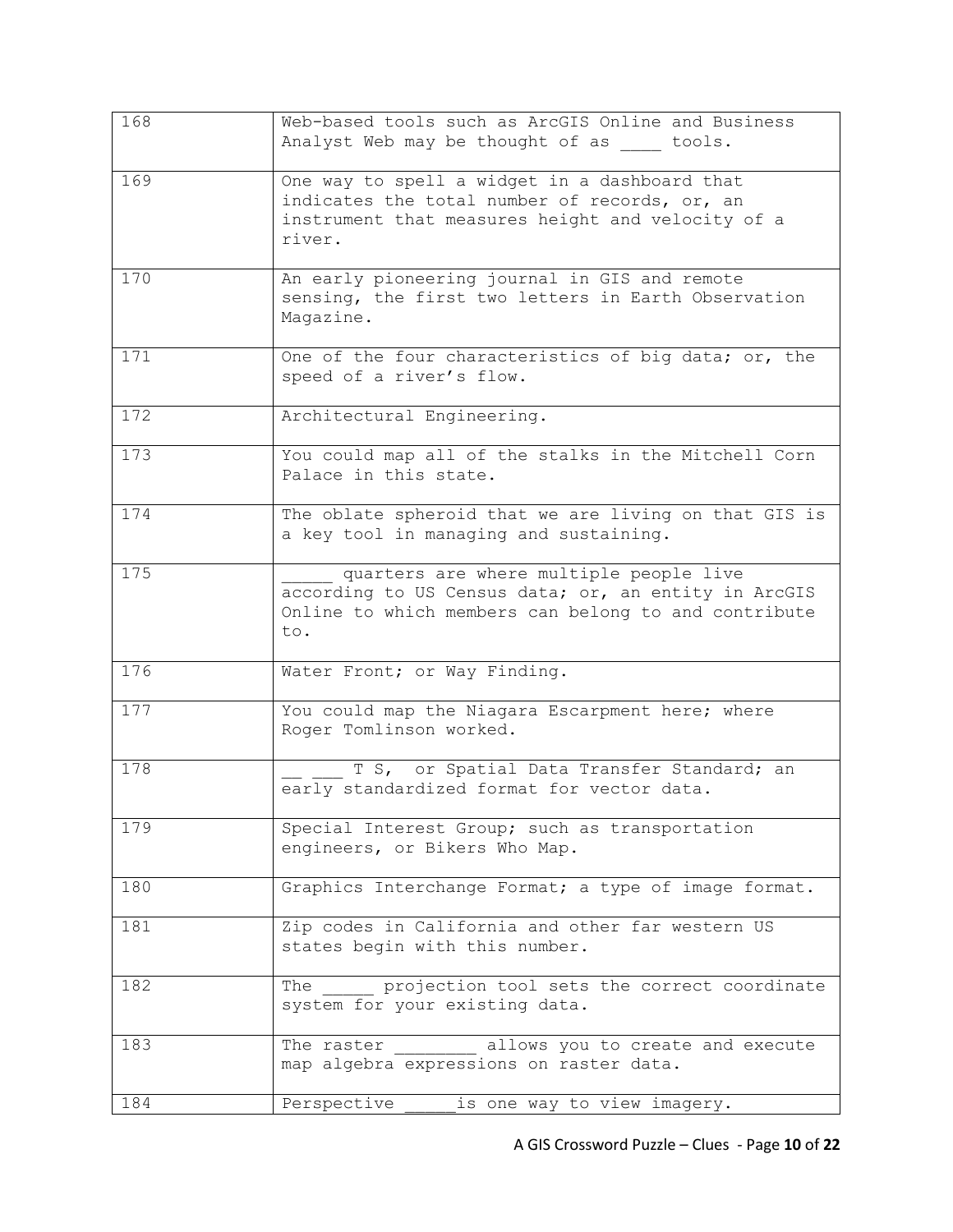| 185 | Synthetic Aperture Radar (imagery).                                                                                                                 |
|-----|-----------------------------------------------------------------------------------------------------------------------------------------------------|
| 186 | The Map is a unique URL for a map or data layer;<br>it also exists as an often-hidden field name in a<br>geodatabase.                               |
| 187 | Maps tell you "where it's "!                                                                                                                        |
| 188 | statistics tool adds data for fields in a<br>The<br>table.                                                                                          |
| 189 | An abbreviation for a line on a map connecting points<br>having the same atmospheric pressure at a given time<br>or on average over a given period. |
| 190 | In remote sensing, the abbreviation for<br>оf<br>view.                                                                                              |
| 191 | A commonly used file format for tabular data; often<br>exported from an XLSX file.                                                                  |
| 192 | Great state in which to map Cascade volcanoes and<br>Crater Lake.                                                                                   |
| 193 | General directions in which something is developing<br>or changing-something most GIS analysts are<br>interested in.                                |
| 194 | This, in the ArcGIS ecosystem, includes creator,<br>publisher, viewers, and field workers.                                                          |
| 195 | Triangulated Irregular Network.                                                                                                                     |
| 196 | Automated Highway System.                                                                                                                           |
| 197 | One abbreviation for drones.                                                                                                                        |
| 198 | A construct in statistics, not median or mode.                                                                                                      |
| 199 | This can be set with rotation tools or with direction<br>commands.                                                                                  |
| 200 | For example; Latin.                                                                                                                                 |
| 201 | The missing letters in this block of code:<br>arcpy. culateField management (inFeatures,<br>fieldName1, "!SHAPE.CENTROID.X!", "PYTHON3").           |
| 202 | The starting point for a coordinate system; or the<br>beginning of a route in a network.                                                            |
| 203 | Common abbreviation for year in a data table.                                                                                                       |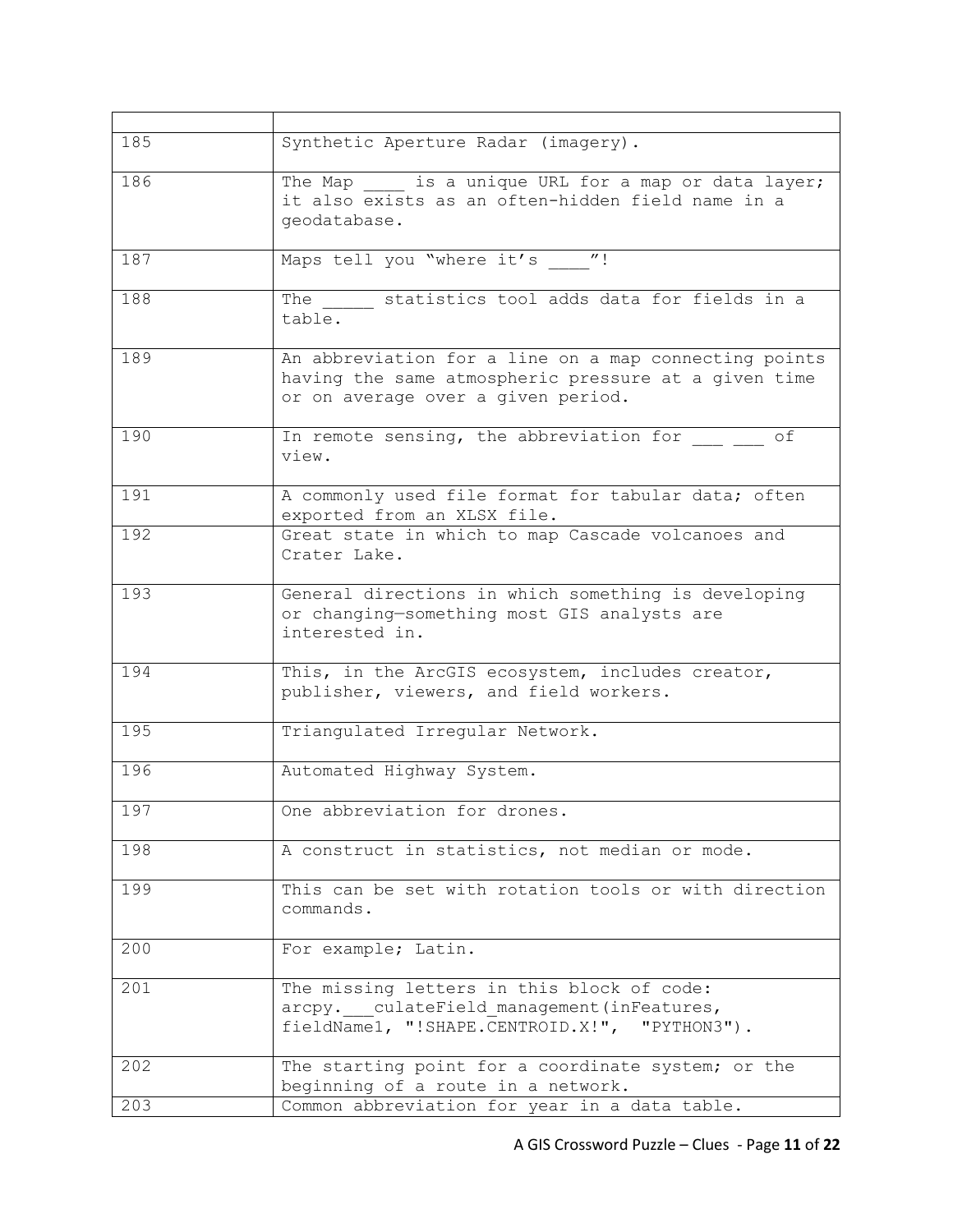| 204 | An early, often-used, powerful ArcInfo programming<br>language.                                    |
|-----|----------------------------------------------------------------------------------------------------|
| 205 | Another term for citizen science is _____ sourcing.                                                |
| 206 | A change in direction in a route, line segment, or<br>path of your UAV or field vehicle.           |
| 207 | Grid North, often shown on topographic maps.                                                       |
| 208 | Digital Orthophotoquad.                                                                            |
| 209 | You cannot edit a read- database.                                                                  |
| 210 | Quality Assurance.                                                                                 |
| 211 | Spell _____ became available in ArcGIS Pro 2.3.                                                    |
| 212 | Island, or blank values in a GIS data table (but not<br>the same as zero!).                        |
| 213 | Notebooks are now integrated in ArcGIS Pro and<br>online.                                          |
| 214 | Data from the Internet of Things (IoT) is often<br>referred to as ______ from a device or service. |
| 215 | If your nodes do this, it is generally not a good<br>thing!                                        |
| 257 | State where you need to watch your step if you are<br>mapping the Grand Canyon.                    |
| 379 | The last letter in GIS, indicating its multi-<br>component platform nature.                        |
| 383 | Environment Programme (source of and user of<br>GIS) (abbreviation).                               |
| 385 | Technology Applications.                                                                           |
| 388 | Network (abbreviation); a way of visualizing<br>3D surfaces into a series of triangles.            |

## **DOWN**

| The science of accurately measuring and understanding                                                |
|------------------------------------------------------------------------------------------------------|
| three fundamental properties of the Earth: its                                                       |
| geometric shape, its orientation in space, and its<br>gravity field- as well as the changes of these |
|                                                                                                      |
| properties with time.                                                                                |
| Between east-southeast and south-southeast.                                                          |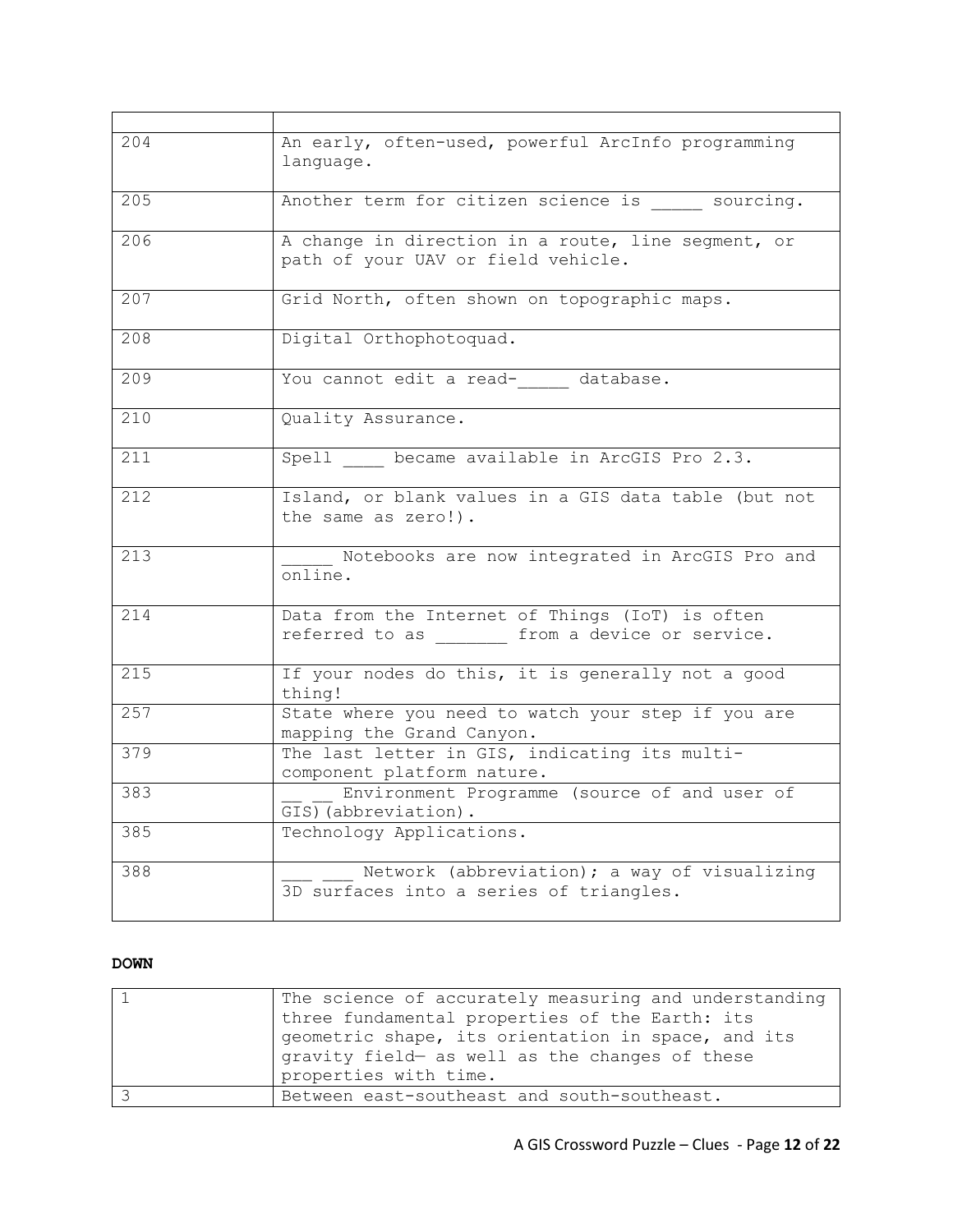| 4  | Term for the photo that gets added to a survey or to      |
|----|-----------------------------------------------------------|
|    | a point on a web map.                                     |
| 5  | This format: 46.24675, -101.22898                         |
| 8  | Great state to hike and map Mount Magazine, its           |
|    | highest point.                                            |
| 16 | International Maritime Organization; or, In My            |
|    | Opinion.                                                  |
| 19 | Photo revision; pattern recognition; public               |
|    | relations.                                                |
| 20 | Tool that calculates distance and additional              |
|    | proximity information between the input features and      |
|    | the closest feature in another layer or feature<br>class. |
| 27 | Visionary Esri founder Dangermond.                        |
|    |                                                           |
| 44 | Data Acquisition.                                         |
| 45 | Quality Control.                                          |
| 49 | Earthquake epicenters, flood stage, traffic, and          |
|    | wildfire perimeters are examples of GIS data that is      |
|    | streamed in (drop the first letter).                      |
| 57 | Feature Manipulation Engine.                              |
| 59 | The and science of cartography.                           |
| 63 | Land Survey.                                              |
| 66 | Abbreviation for common type of vector GIS dataset;       |
|    | pre-dates a gdb.                                          |
| 69 | University of Kansas cartographer George, who devised     |
|    | the natural breaks classification. Rock Chalk!            |
| 74 | The abbreviation for the old ArcEditor set of tools.      |
| 75 | The process of dividing one numeric attribute value       |
|    | by another to minimize differences in values based on     |
|    | the size of areas or the number of features in each       |
|    | area.                                                     |
| 77 | Web Object Management.                                    |
| 80 | An abbreviation for an early type of census tract         |
|    | equivalent in non-tracted counties while TIGER was        |
|    | being created by the US Census Bureau.                    |
| 83 | Artificial Intelligence.                                  |
|    |                                                           |
| 88 | Format for coordinates that is not DD or DMS.             |
| 89 | An important concept in geography and GIS.                |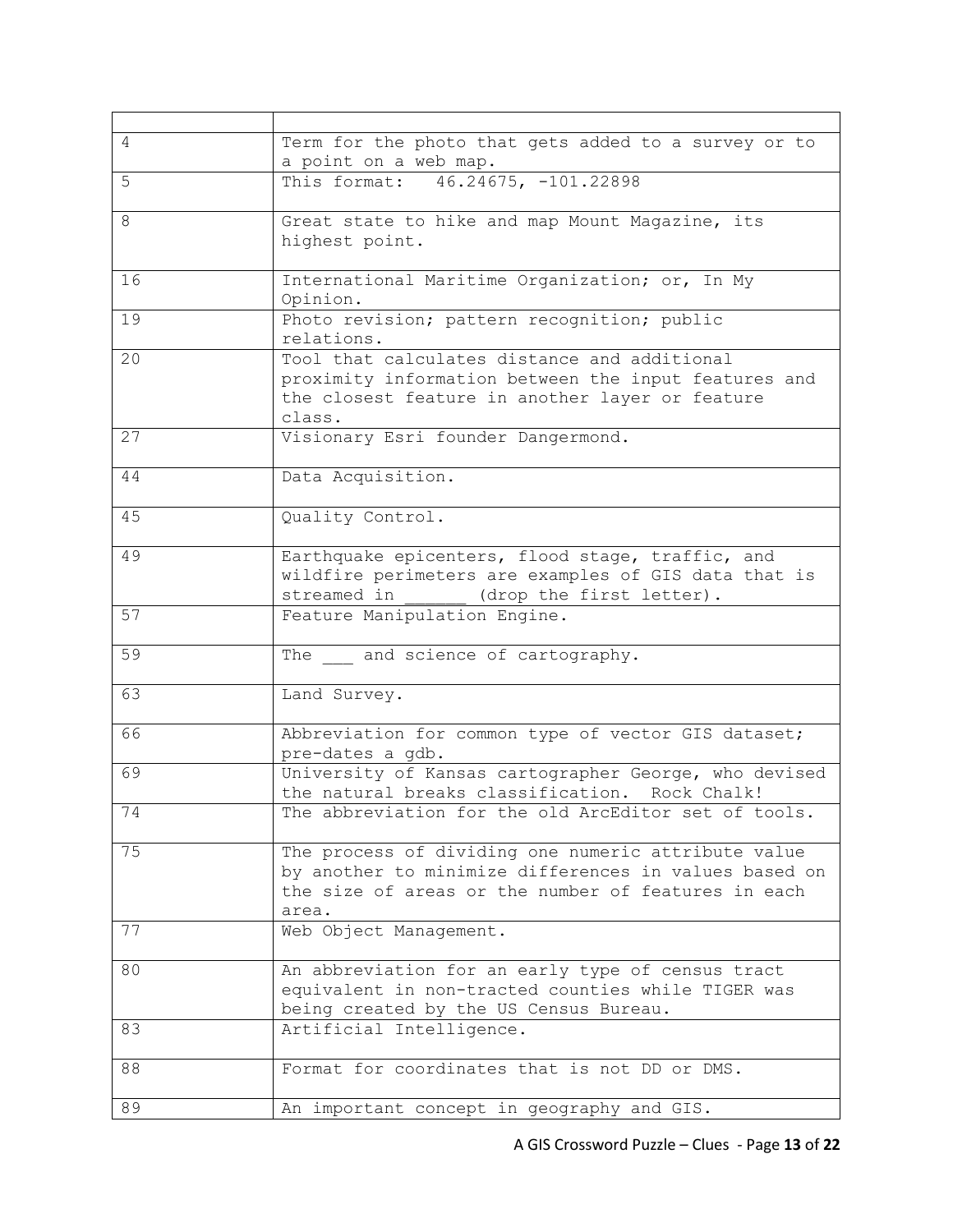| 90  | A proximity zone.                                                                                                                                                                 |
|-----|-----------------------------------------------------------------------------------------------------------------------------------------------------------------------------------|
| 91  | Open File.                                                                                                                                                                        |
| 116 | Minimum Mapping Boundary.                                                                                                                                                         |
| 118 | In early days of geocoding, the spelling of this<br>abbreviation caused some grief due to many variant<br>spellings and punctuation; denotes holiness.                            |
| 120 | Integer data type.                                                                                                                                                                |
| 122 | To tally up the number of features or rows in a<br>table.                                                                                                                         |
| 125 | Acronym for GPS, GLONASS, Galileo, and other similar<br>systems.                                                                                                                  |
| 130 | Image Subsystem Interface.                                                                                                                                                        |
| 137 | Facilities Management.                                                                                                                                                            |
| 138 | Intelligent Infrastructure.                                                                                                                                                       |
| 139 | Abbreviation sometimes used for ArcGIS Online.                                                                                                                                    |
| 140 | The cartographic aspects of choosing color, line<br>width, shapes, and other objects in the GIS to<br>promote clear communication.                                                |
| 141 | Location format shown as 46 ° (degrees), 37', 22".                                                                                                                                |
| 143 | You might an email to colleagues announcing your<br>completed GIS project.                                                                                                        |
| 149 | Normally where the Esri UC is held.                                                                                                                                               |
| 161 | An international food and agricultural organization<br>that produces and uses geospatial data.                                                                                    |
| 175 | A type of regression commonly used in GIS for<br>analyzing patterns spatially.                                                                                                    |
| 176 | A feature that is in most hydrography data sets:<br>lands.                                                                                                                        |
| 180 | A worldwide system that allows locations on the<br>planet to be pinpointed, containing a user segment, a<br>satellite segment, and a ground-control segment,<br>built in the USA. |
| 182 | A type of flow analysis that models two-dimensional,<br>vertically mixed, horizontal, and steady state flow,<br>where head is independent of depth.                               |
| 191 | Compressed Aeronautical Chart.                                                                                                                                                    |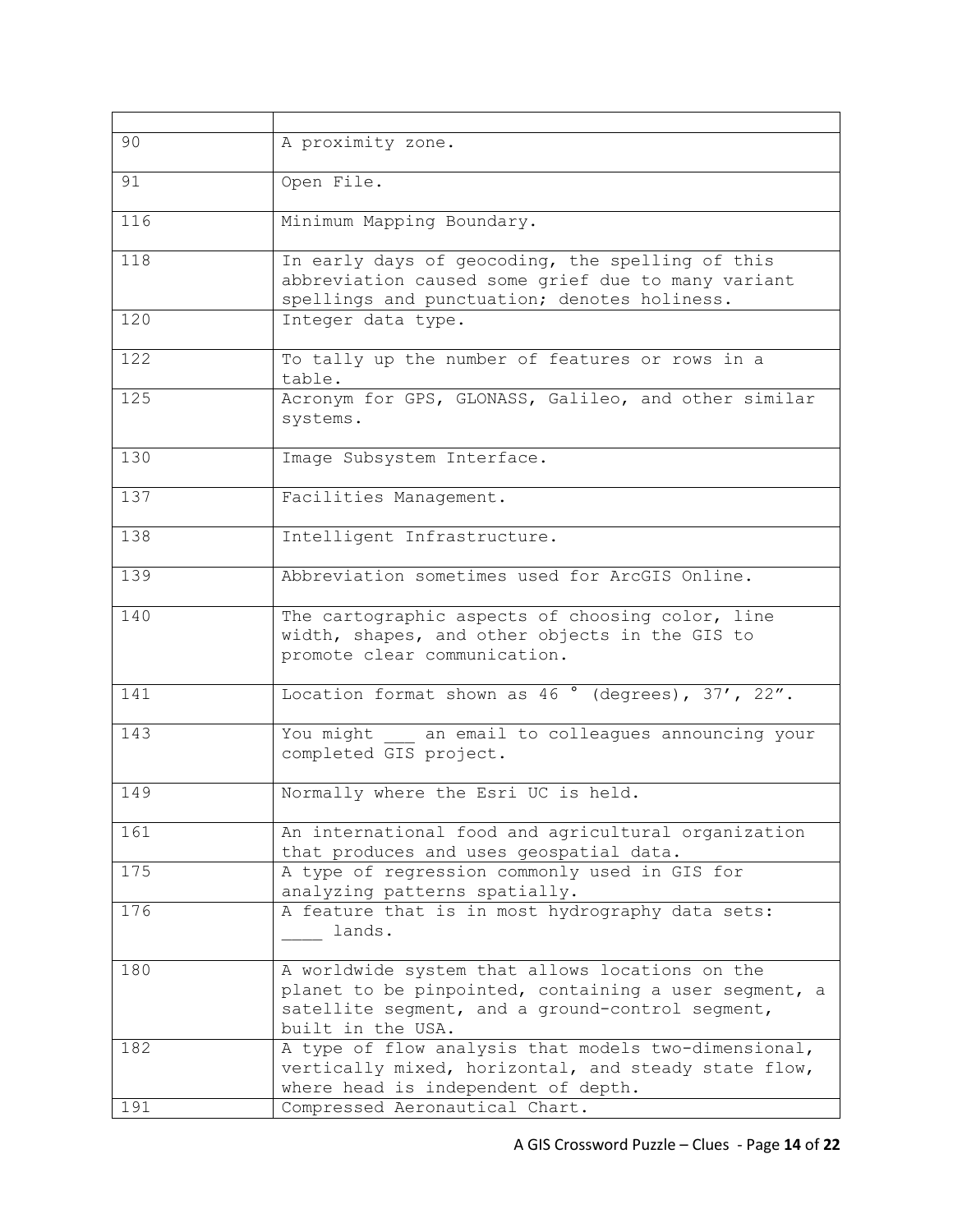| 195 | Function for Tangent.                                                                                                                                            |
|-----|------------------------------------------------------------------------------------------------------------------------------------------------------------------|
| 200 | Electrical Engineers, who may use BIM and CAD<br>drawings.                                                                                                       |
| 205 | Column Aligned Text.                                                                                                                                             |
| 216 | The third state beginning with M if the M states are<br>sorted alphabetically.                                                                                   |
| 217 | The first two letters in a field emerging from design<br>and CAD; focused on interior spaces: _ _ _<br>Modeling.                                                 |
| 218 | If your first use of GIS was in the days of<br>minicomputers and digitizing tablets,<br>congratulations! You can safely be considered<br>but a lifelong learner! |
| 219 | Operating System.                                                                                                                                                |
| 220 | A language ingestible by many GIS software sets,<br>created by Keyhole, then Google.                                                                             |
| 221 | Abbreviation for common type of vector GIS dataset<br>that emerged around 2000.                                                                                  |
| 222 | A spatial on earthquakes and country polygons<br>would yield a map showing the number of earthquakes<br>by country.                                              |
| 223 | - added; or, the specific information in a cell<br>in a geodatabase table.                                                                                       |
| 224 | ArcGIS is a cloud-based engagement platform that<br>enables organizations to communicate more<br>effectively.                                                    |
| 225 | determined.                                                                                                                                                      |
| 226 | A tool that can be used to remove lines or points<br>from the input features.                                                                                    |
| 227 | Abbreviation for a standardized data format for<br>storing public transit routes, stops, and schedules.                                                          |
| 228 | and max files are the lowest and highest values<br>in a dataset.                                                                                                 |
| 229 | Multimedia, cloud-based web mapping application that<br>explains a problem, place, program, or issue, in wide<br>use globally.                                   |
| 230 | Agency that originally created the river reach files<br>with stream flow information; later merged with USGS<br>DLG data.                                        |
| 231 | In set theory, not only but                                                                                                                                      |
| 232 | Early, widely-used vector data sets from USGS on<br>transportation, hydrography, contours, and other<br>themes, with major-minor attribute code pairs.           |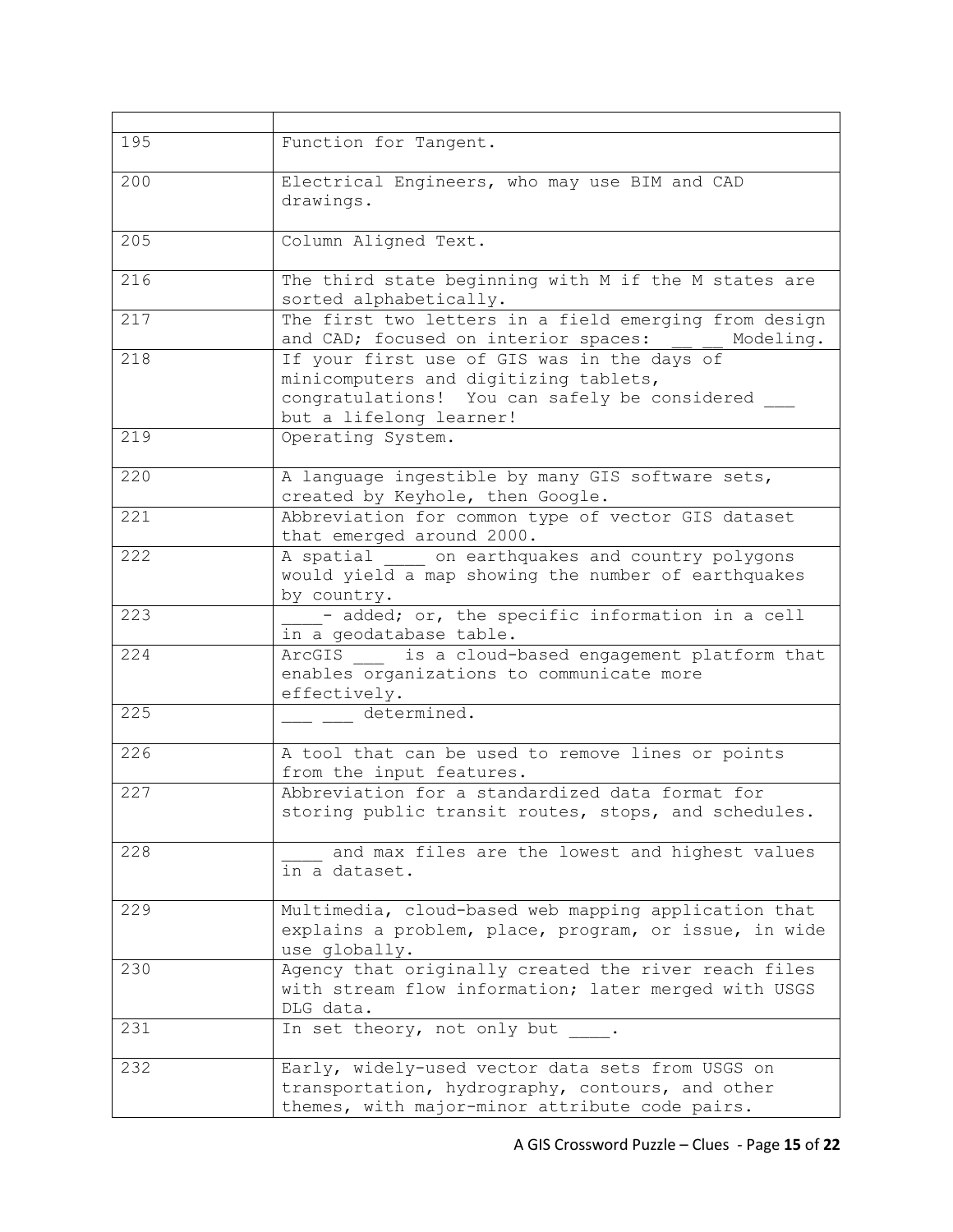| 233 | Second only to ST as the most widely used street<br>suffix abbreviation in the USA.                                                      |
|-----|------------------------------------------------------------------------------------------------------------------------------------------|
| 234 | Abbreviation for IBM's first graphics card and first<br>color display card for the IBM PC.                                               |
| 235 | Zone 1 in this coordinate system begins at 180<br>degrees West Longitude and stretches 6 degrees of<br>longitude to the east.            |
| 236 | Abbreviation for ArcMap map document.                                                                                                    |
| 237 | and bounds is a system for describing land,<br>real property, or real estate.                                                            |
| 238 | Tobler says bhings are more related than<br>distant things, in his first law of geography.                                               |
| 239 | To adjust the geometry of vector data in a GIS to<br>make it "fit" a desired feature or outcome.                                         |
| 240 | A process that attaches a known coordinate system to<br>a scanned map or aerial image.                                                   |
| 241 | National Lands; or, The Netherlands.                                                                                                     |
| 242 | A type of graph in which a circle is divided into<br>sectors that each represent a proportion of the<br>whole.                           |
| 243 | Handy tool in GIS software to "go back to where the<br>map or document was before I did this."                                           |
| 244 | An entity in a GIS vector model; it could be a point,<br>line, or polygon.                                                               |
| 245 | A constant that is useful for computing the area and<br>circumference of circles, as well as in many areas of<br>design and engineering. |
| 246 | The button you press when you are done filling in the<br>parameters of a GIS tool.                                                       |
| 247 | Shorthand for agricultural data.                                                                                                         |
| 248 | The error code that was used in civilian GPS until<br>the year 2000.                                                                     |
| 249 | Data that describes the behavior of people in an<br>area, such as a zip code or block group.                                             |
| 250 | the finish! Or, said the Beatles, "we are going,<br>the toppermost of the poppermost!"                                                   |
| 251 | A method of classifying a data range such as the same<br>number of observations will fall into each class, or<br>category.               |
| 252 | Not Applicable.                                                                                                                          |
| 253 | The Internet of Things.                                                                                                                  |
| 254 | Augmented Reality.                                                                                                                       |
| 255 | Hydrography-rivers and lakes, could be considered a<br>data                                                                              |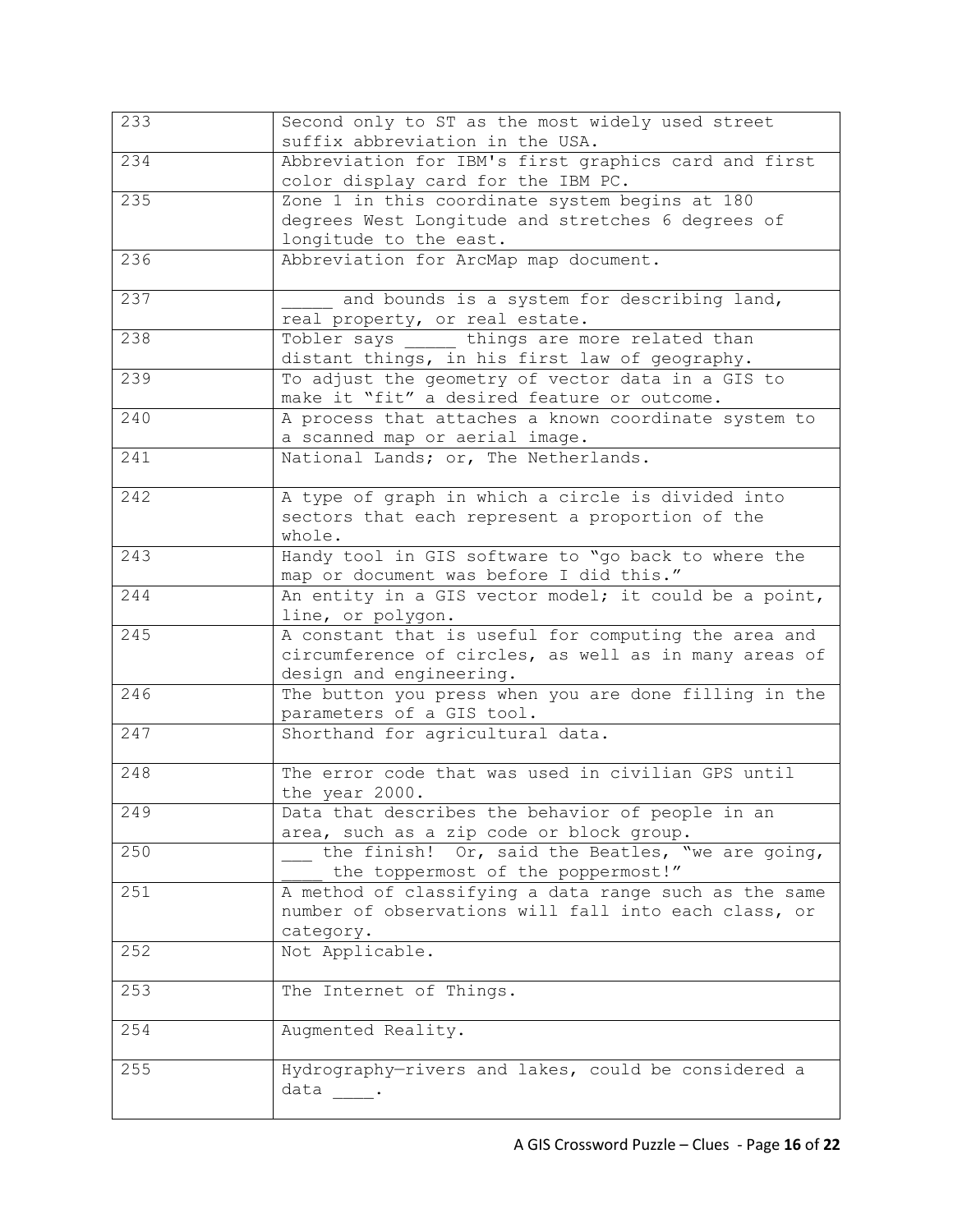| 256 | An elevation that may be surveyed or interpolated on<br>a topographic map and indicated by a point and an<br>elevation reading.                                                                                                          |
|-----|------------------------------------------------------------------------------------------------------------------------------------------------------------------------------------------------------------------------------------------|
| 257 | Aero-Triangulation. Or, the country code for<br>Austria.                                                                                                                                                                                 |
| 258 | Upper air; or user activity.                                                                                                                                                                                                             |
| 259 | A university in the largest city in Texas, named for<br>that city.                                                                                                                                                                       |
| 260 | A mathematical construct for representing geographic<br>objects or surfaces as data, and the process of<br>spatial analyses that can be used on that data.                                                                               |
| 261 | Operations Officer.                                                                                                                                                                                                                      |
| 262 | A web mapping application that provides a dynamic<br>visualization of a phenomenon or issue, usually in<br>real time and usually as a single or small number of<br>screens, containing maps, charts, images, graphs, and<br>other items. |
| 263 | The database used in early Esri software.                                                                                                                                                                                                |
| 264 | A versatile scripting language that is a part of the<br>ArcGIS platform.                                                                                                                                                                 |
| 265 | Good place where you could map "Fourteeners", ski<br>areas, and the Mile High City.                                                                                                                                                      |
| 266 | Attributes in network analysis that are used to<br>measure and model impedances, such as travel time or<br>demand.                                                                                                                       |
| 267 | On a topographic map, text indicating Water Tank.                                                                                                                                                                                        |
| 268 | One of the essential questions besides "why" that a<br>GIS analyst continually asks.                                                                                                                                                     |
| 269 | Land Survey.                                                                                                                                                                                                                             |
| 270 | A statement that is used in conditional analysis.                                                                                                                                                                                        |
| 271 | An oft-used function in a GIS, such as in and                                                                                                                                                                                            |
| 272 | Government Unit; or, Guam.                                                                                                                                                                                                               |
| 273 | Enhanced Thematic Mapper on Landsat.                                                                                                                                                                                                     |
| 274 | From origin destination.                                                                                                                                                                                                                 |
| 275 | Application Programming Interface.                                                                                                                                                                                                       |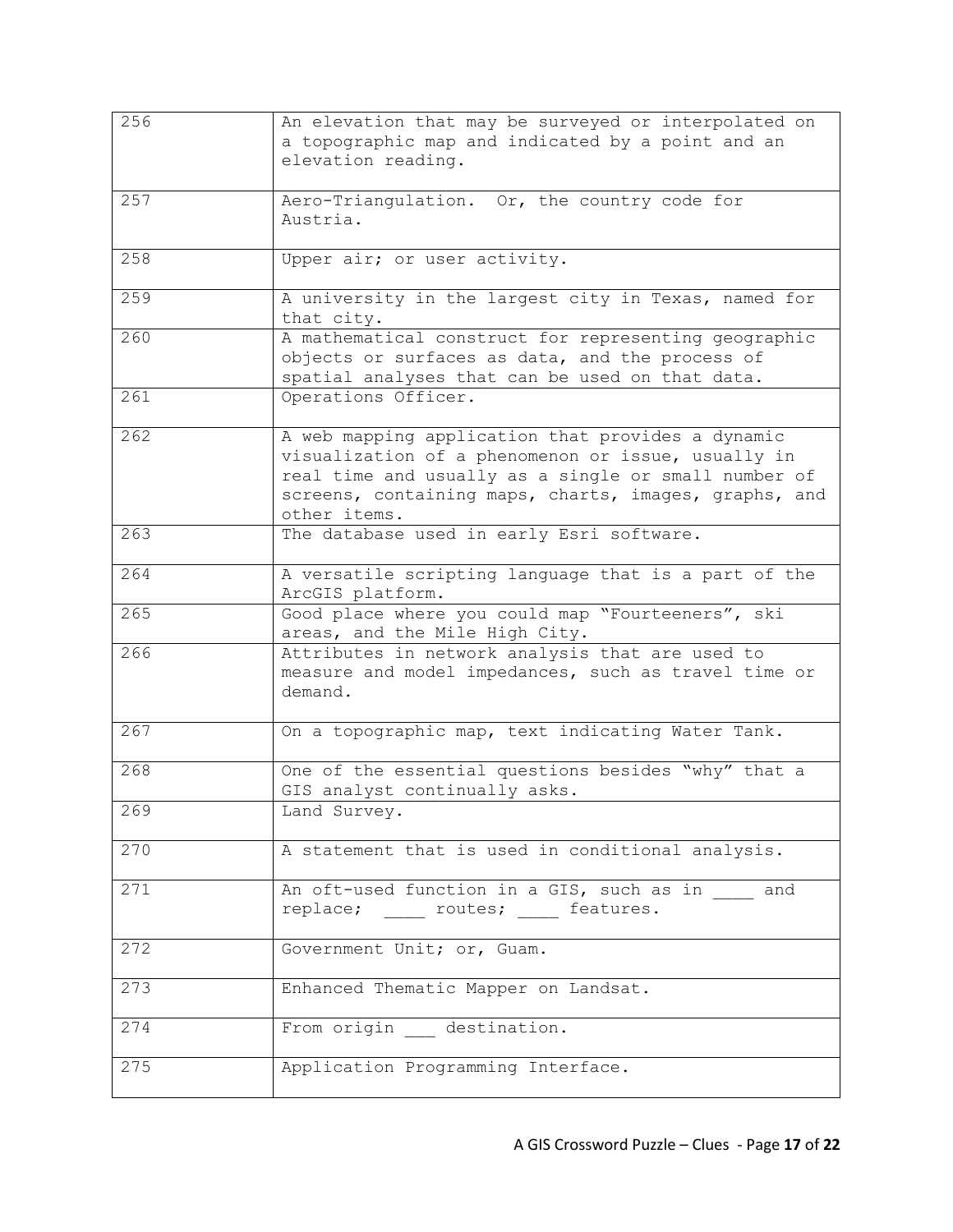| 276 | Versatile, powerful coding language commonly used in<br>GIS.                                                                                                                 |
|-----|------------------------------------------------------------------------------------------------------------------------------------------------------------------------------|
| 277 | End Point.                                                                                                                                                                   |
| 278 | A single straight line segment contains nodes.                                                                                                                               |
| 279 | Tagged Image File Format.                                                                                                                                                    |
| 280 | A statement that is used in conditional analysis.                                                                                                                            |
| 281 | Space Oblique Mercator projection.                                                                                                                                           |
| 282 | The first nationwide digital street database with<br>address ranges, from and to nodes, and left and right<br>side polygons.                                                 |
| 283 | Keeping track of these browser items in web-based<br>mapping is one key to success.                                                                                          |
| 284 | The direction to which a slope faces.                                                                                                                                        |
| 285 | An early GIS file format from Tape Address Register,<br>denoting that the files originally came from magnetic<br>tape.                                                       |
| 286 | A line connecting points of equal value.                                                                                                                                     |
| 287 | Another word for parcels, efficiently managed within<br>a GIS.                                                                                                               |
| 288 | Lines Per Inch, an early measure of map output<br>quality from a plotter.                                                                                                    |
| 289 | In early GIS work, another word for an index field,<br>which more quickly sorts tables.                                                                                      |
| 290 | You can get while collecting data in a<br>rainforest!                                                                                                                        |
| 291 | The opposite compass direction to SW.                                                                                                                                        |
| 292 | One of the Earth's properties that could be distorted<br>in a map projection.                                                                                                |
| 293 | After running this tool, which allows selected areas<br>of a raster to be assigned the value of their nearest<br>neighbor, the resulting raster could be said to be<br>this. |
| 294 | marizing points within a polygon counts the number<br>of points that fall within the polygon.                                                                                |
| 295 | The standard deviation of the residuals (prediction<br>errors).                                                                                                              |
| 296 | Laser Retroflector.                                                                                                                                                          |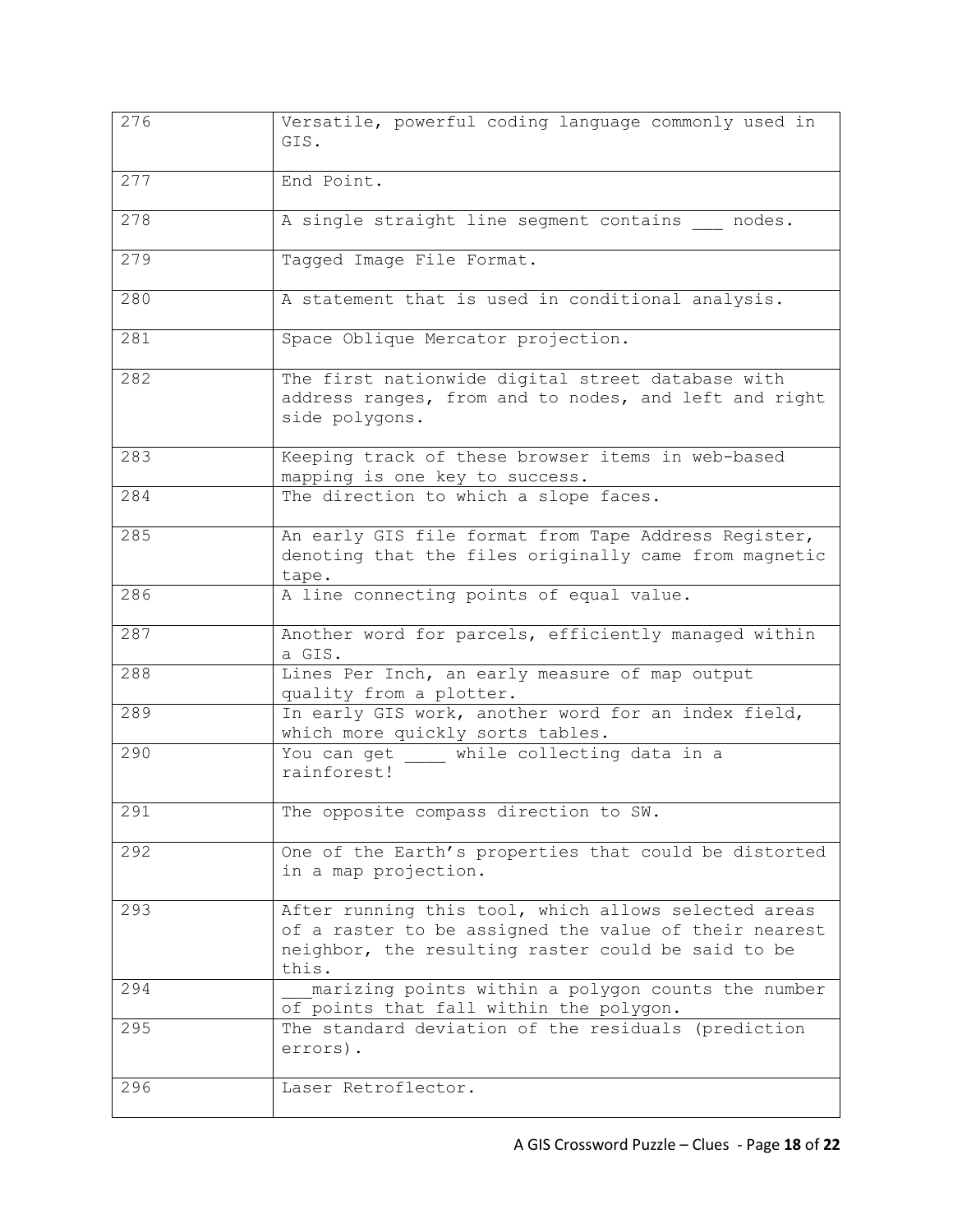| 297 | The point representing the beginning or ending point<br>of an edge, topologically linked to all the edges<br>that meet there.                                                    |
|-----|----------------------------------------------------------------------------------------------------------------------------------------------------------------------------------|
| 299 | In Louisiana, France, and in other places, these land<br>parcels were long and typically provided access to a<br>river.                                                          |
| 300 | The amount of flow, such as in a river, or a highway,<br>or an electric line, that can be measured.                                                                              |
| 301 | In Boolean algebra, _____ indicates a list of possible<br>choices.                                                                                                               |
| 302 | A type of sketch map that can be quickly created as<br>part of a story map.                                                                                                      |
| 303 | A type of bin resulting from converting point-based<br>data into a regular grid of polygons so that each<br>polygon represents the aggregation of points that<br>fall within it. |
| 304 | A function that automatically adjusts your active<br>stretch type as you navigate around your image based<br>on the pixel values in your current display.                        |
| 305 | An abbreviation for a type of font.                                                                                                                                              |
| 306 | Structured Query Language.                                                                                                                                                       |
| 307 | Keystone state where you could map the Tunkhannock<br>Viaduct, which at one time was the largest concrete<br>structure in the world.                                             |
| 308 | Risk Management.                                                                                                                                                                 |
| 309 | If you are mapping airports, you know that this is<br>the airport code for Kithira Island field in Greece.                                                                       |
| 310 | The ability to make one layer or symbol partly<br>visible so the data underneath are still visible.                                                                              |
| 311 | Township and Range; or, the 2-digit code for the DLG<br>transportation data.                                                                                                     |
| 312 | A key part of metadata; cite your .                                                                                                                                              |
| 313 | The number of habitable planets we know of, so far;<br>hence, we need GIS to help manage and sustain it.                                                                         |
| 314 | The shorter of two main types of dashes.                                                                                                                                         |
| 315 | Official Use Only.                                                                                                                                                               |
| 316 | The vintage of a data set.                                                                                                                                                       |
| 317 | The theme of SSURGO data; one type is a podzol.                                                                                                                                  |
| 318 | A type of GIS relationship; less often used than a<br>join, but still powerful.                                                                                                  |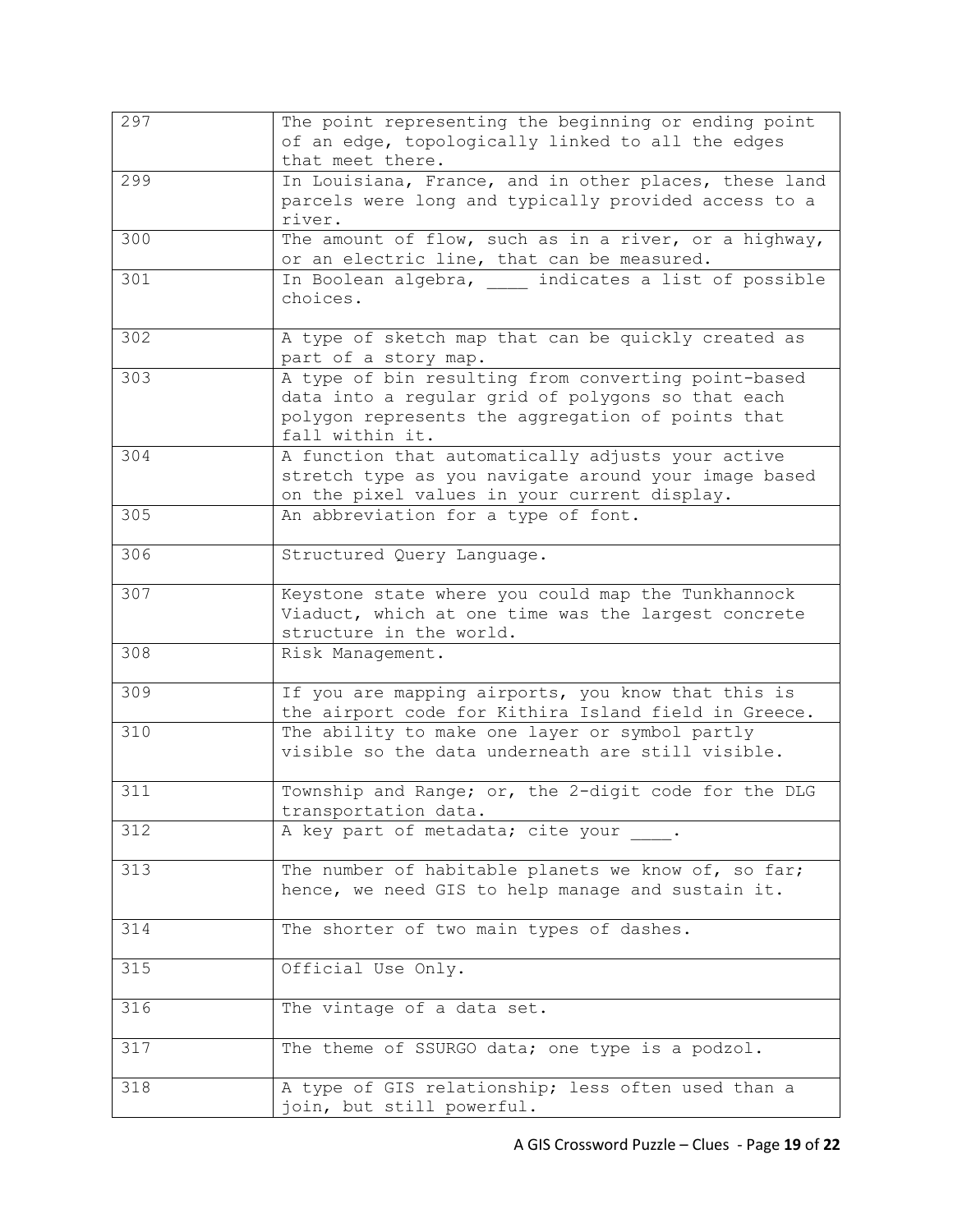| 319 | Digital Assistant.                                                               |
|-----|----------------------------------------------------------------------------------|
| 320 | To assess and measure a landscape, a parcel, or a<br>construction site.          |
| 321 | Absolute value, in an Arcade expression.                                         |
| 322 | Synonym for web; or on a remote server.                                          |
| 323 | Types of maps include topographic, and Modern<br>Antique.                        |
| 324 | Geometric Operations.                                                            |
| 325 | Land Use.                                                                        |
| 326 | Geographic Information.                                                          |
| 327 | The institute from which you obtain a GISP.                                      |
| 328 | Point, , and polygon vector data.                                                |
| 329 | Survey123 and iNaturalist are a type of field data<br>collection .               |
| 330 | All Clear.                                                                       |
| 331 | Ordnance Survey.                                                                 |
| 332 | The final point in a line segment.                                               |
| 333 | Hectares.                                                                        |
| 334 | Conditional statement syntax.                                                    |
| 335 | Great place for mapping caves, the New Madrid Fault,<br>and the Gateway Arch.    |
| 336 | Less Than or Equal To.                                                           |
| 337 | Series of NASA-USGS satellites in use since the early<br>1970s.                  |
| 338 | Professional Geographer; or, Monument.                                           |
| 339 | At one time, many GIS analysts ran their processes on<br>Microsystems computers. |
| 340 | Geographic Information Officer.                                                  |
| 341 | Multinational Government Agency that sponsored the<br>Sentinel satellites.       |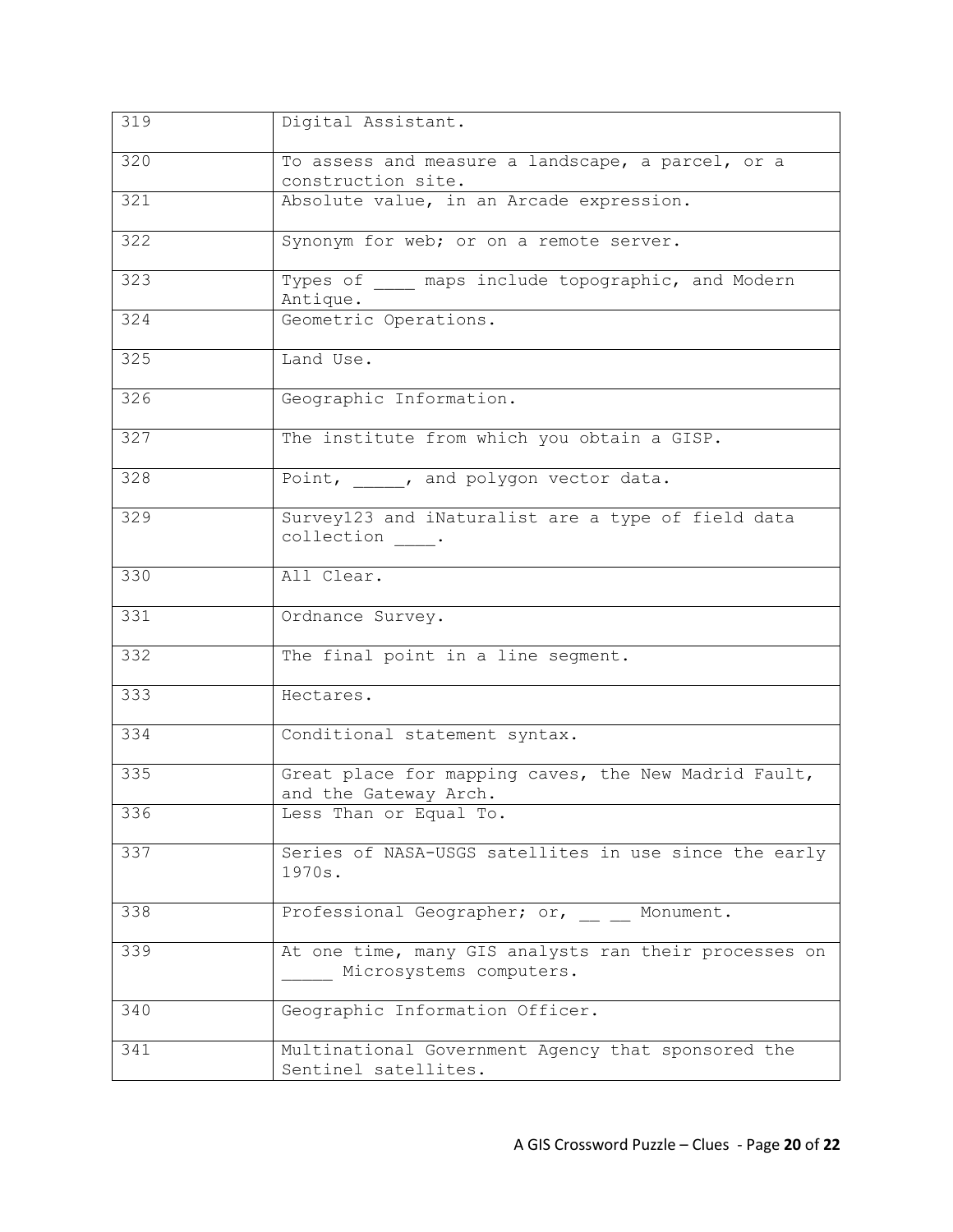| 342   | The characteristics of the data; or, a name for the<br>data table in a geodatabase.                          |
|-------|--------------------------------------------------------------------------------------------------------------|
| $343$ | Spatial concept: Not over or under, but .                                                                    |
| 344   | Internet country code for Italy.                                                                             |
| 345   | Optimal _____ selection is a primary task for business<br>GIS analysts; or, in geography, ____ vs situation. |
| 346   | Representative Fraction; scale.                                                                              |
| 347   | Amount of memory on your device; or, an early<br>McCartney album.                                            |
| 348   | Western Union.                                                                                               |
| 349   | Not out.                                                                                                     |
| 350   | Chief Technology Officer.                                                                                    |
| 351   | One of the things that uniquely identifies a field in<br>a table.                                            |
| 352   | Space-time can help visualize data in 3D.                                                                    |
| 353   | Metadata is sometimes too spartan, and rarely this.                                                          |
| 354   | A type of buffer; or, a closed path from which<br>polygons are constructed.                                  |
| 355   | This for "seeing what others can't" first<br>appeared in late 2019.                                          |
| 356   | Small but great state for mapping Newport's mansions<br>and Narragansett Bay.                                |
| 357   | In a table, you can do this in ascending or<br>descending order.                                             |
| 358   | Negative in the western hemisphere.                                                                          |
| 359   | In mapping health, Influenza-Like-Illness.                                                                   |
| 360   | Default sun position for most hillshades.                                                                    |
| 361   | Setting that indicates the scales at which your data<br>can be seen.                                         |
| 362   | If you don't want to use default symbols in a GIS,<br>you create your own symbols.                           |
| 363   | Rows 2, 4, 6, 8                                                                                              |
| 364   | Opposite of WSW.                                                                                             |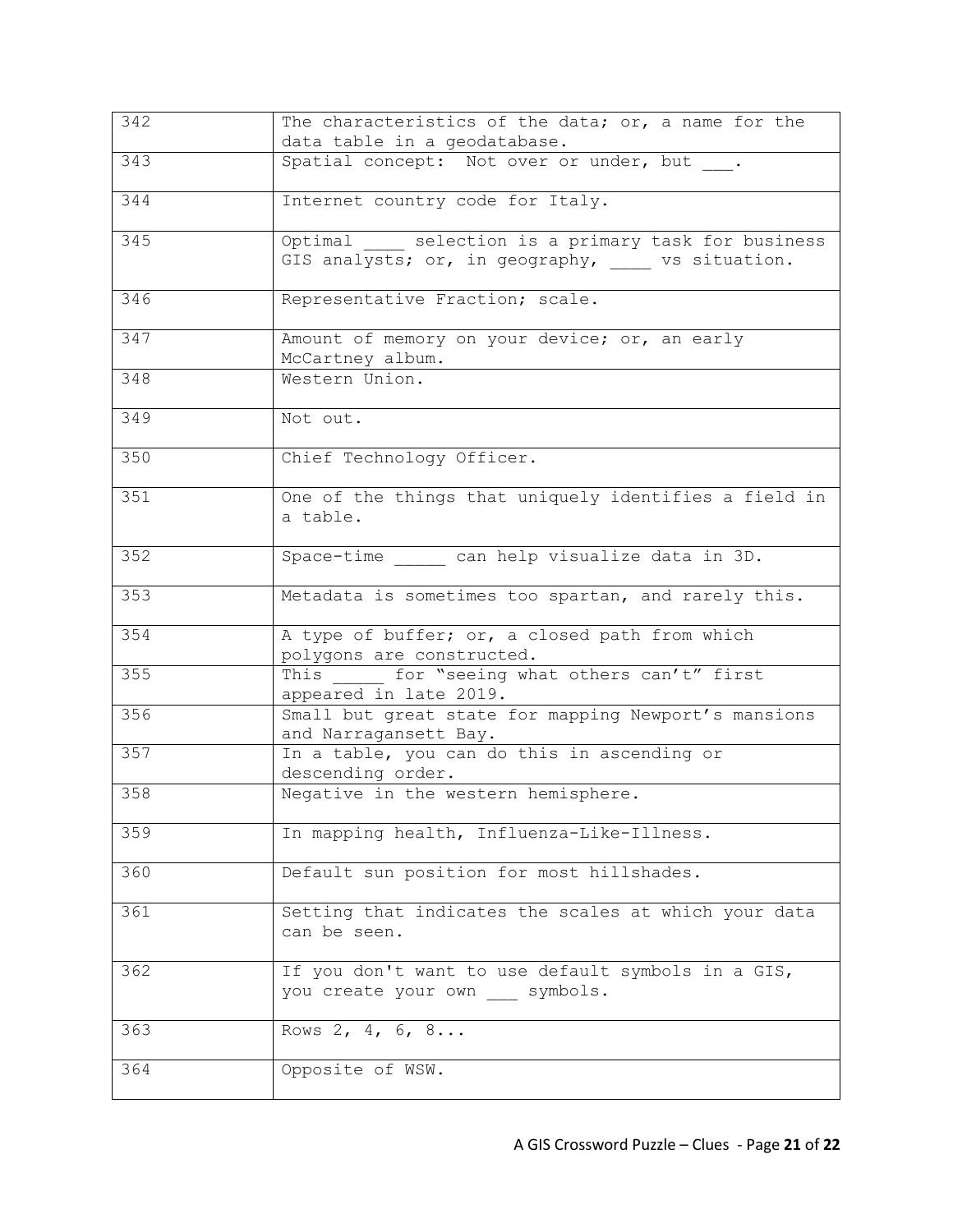| 365 | During COVID times, abbreviation for "Mapping At<br>Home."                                                                                                                                                           |
|-----|----------------------------------------------------------------------------------------------------------------------------------------------------------------------------------------------------------------------|
| 366 | Office of Information Technology.                                                                                                                                                                                    |
| 367 | A list of data layers, often to the left of the map.                                                                                                                                                                 |
| 368 | Between east and northeast.                                                                                                                                                                                          |
| 369 | An attribute enhances the editing experience and<br>improves data integrity for geodatabase datasets.                                                                                                                |
| 370 | Information Technology.                                                                                                                                                                                              |
| 371 | A type of document often used for GIS reports, from<br>Adobe.                                                                                                                                                        |
| 372 | A type of fill pattern.                                                                                                                                                                                              |
| 373 | Housing Unit, in census or statistical language.                                                                                                                                                                     |
| 374 | Referring to a data stream from an IoT device; live<br>data .                                                                                                                                                        |
| 375 | The ArcGIS Pro Project tool changes the map<br>projection, but ______ Projection establishes the<br>existing map projection.                                                                                         |
| 376 | Architecture Engineering and Construction.                                                                                                                                                                           |
| 377 | Standard deviational is a tool that creates a<br>map graphic that allows the user to understand how<br>data is distributed spatially.                                                                                |
| 378 | A field survey can be used to determine if people<br>or disagree with a statement.                                                                                                                                   |
| 380 | Six map projections that are pseudocylindrical, the<br>latitudes are parallel lines; in the odd-numbered<br>projections, the latitudes are equally spaced, while<br>their even-numbered counterparts are equal-area. |
| 381 | Object-Oriented; or, Object-Orientation.                                                                                                                                                                             |
| 382 | An early popular file format and a software<br>application used for file compression and<br>decompression.                                                                                                           |
| 384 | Great place to map piedmont and coastal landscapes,<br>and Tar Heels.                                                                                                                                                |
| 386 | Q C, in checking data and procedural quality.                                                                                                                                                                        |
| 387 | Short for Total; or, Spud Nugget.                                                                                                                                                                                    |